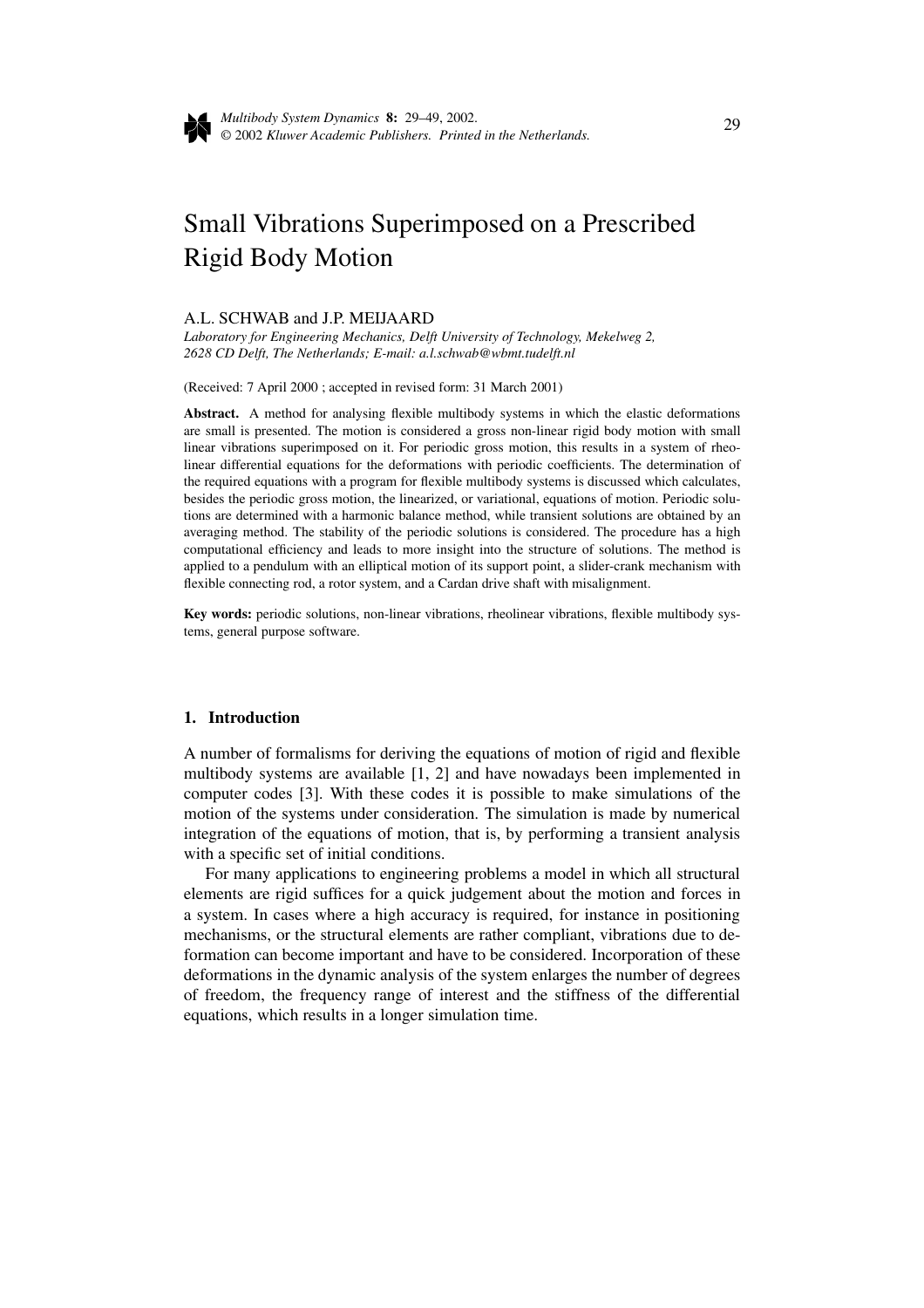The basic idea presented in this article is to superimpose small linear vibrations on a prescribed nominal rigid body motion. This idea is inspired by computational results from simulations of flexible multibody systems where one often recognizes a gross rigid motion with small-amplitude nearly harmonic vibrations added. This idea can at least be traced back to Cleghorn et al. [4].

The method of superimposition as presented here leads to systems of linear differential equations with time-varying coefficients. In particular, if the gross nominal motion is periodic, the coefficients are also periodic. The structure of the solutions of the equations with periodic coefficients is given by the Floquet theory [5]. Most books on this subject, for instance Yakubovich and Starzhinskii [6], deal almost exclusively with the homogeneous system and the determination of boundaries of regions of stable solutions in a parameter space. The book by Bolotin [7] is more directed towards applications in mechanics and includes a discussion of forced systems and the influence of non-linear terms, as is relevant to the subject of the present study.

Overviews of some of the numerical methods for analysing the systems are given by Friedmann [8] and Aannaque et al. [9]. We propose to use a harmonic balance method for determining periodic solutions, a kind of averaging method for transient solutions and a method directly based on the Floquet theory for stability analysis.

There are several ways to interpret the superimposition procedure. It can be seen as a first step in a regular perturbation expansion of the solution, or as a first step in an iterative solution procedure as proposed by Ling and Wu [10] and applied by Cardona et al. [11]. Our main point of view is that it should be interpreted as a first step of a Newton–Kantorovich method [12]. This method has the advantage that no small parameter has to be identified in advance and that it is robust, so in each step the linearization and the solution of the linearized problem has only to be carried out to a certain precision and remaining errors can be accounted for in the next step. Quadratic convergence is guaranteed if the initial approximation is sufficiently close to a solution, the non-linearity is small and the linear operator is not nearly singular.

The article is organized as follows. In Section 2 the formulation of the equations of motion for multibody systems is summarized for the flexible non-linear model, for the rigid model and for the linearized small vibration model. The solution techniques for the small vibrations are discussed in Section 3, where we distinguish between the periodic and transient solution, and give a method for determining the stability. Finally in Section 4, four examples are presented: first, a pendulum with prescribed elliptic motion of its support point, which leads to a forced Mathieu equation; second, a slider-crank mechanism with flexible connecting rod; third, a rotor dynamic system with isotropic bearings; and fourth, the dynamic analysis of a flexible drive shaft connected by two universal joints.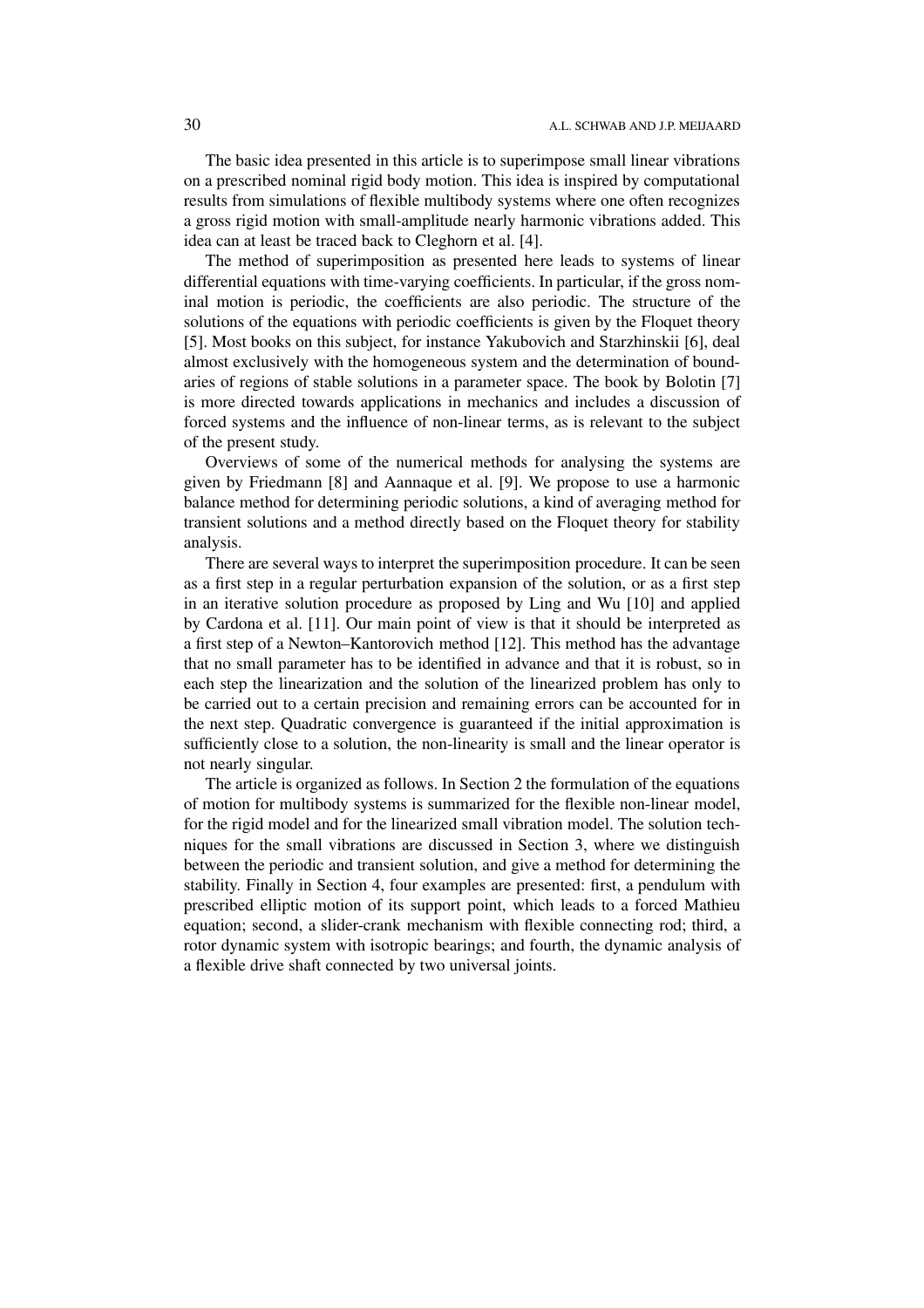An outline of the methods has been presented earlier [13]. Here, the solution techniques are explained in more detail and applications to planar as well as spatial systems are given.

# **2. Equations of Motion**

The equations of motion are derived with the formalism that has been developed at our institute [14–16], which has been implemented in a program called SPACAR [17]. The formalism is based on a finite element method for modelling and analysing the motion of planar and spatial multibody systems with rigid and flexible links. With the help of a rather limited number of element types it is possible to model a wide class of systems. Typical types of elements are beam, truss and hinge elements, while more specialized elements can be used to model joint connections and transmissions of motion.

# 2.1. GENERAL FLEXIBLE MODEL

In a finite element description of a multibody system the configuration is described by a number of nodal points with coordinates **x** and a number of elements with deformation mode coordinates  $\epsilon$ . The deformation mode coordinates depend on the nodal coordinates and can be expressed as  $\epsilon = D(x)$ . Usually constraints are imposed on some deformation modes and nodal coordinates, which we assume, for the present context, to be holonomic. For instance, the conditions for rigidity of element *e* are  $\epsilon^e = D^e(\mathbf{x}^e) = 0$ . If the constraints are consistent, the coordinates can locally be expressed as functions of the generalized coordinates **q**, the kinematic degrees of freedom (configuration coordinates), by means of a transfer function **F** as

$$
\mathbf{x} = \mathbf{F}(\mathbf{q}).\tag{1}
$$

The generalized coordinates can be chosen from components of the nodal coordinate vector **x** and the deformation mode vector  $\epsilon$ . For large motions a change of generalized coordinates may sometimes be necessary. Generally the transfer function cannot be calculated explicitly, but has to be determined by solving the constraint equations in an iterative way. Derivatives are calculated by means of implicit differentiation.

For each node and element, we determine a mass matrix **M***<sup>e</sup>* and a force vector **f**<sup>ε</sup>, which give a contribution to the virtual power of  $\delta \dot{\mathbf{x}}^{eT}$  (**f**<sup>ε</sup> −**M**<sup>*e*</sup>  $\ddot{\mathbf{x}}^{e}$ ). The unreduced equations of motion are obtained by assembling the contribution of all elements and nodes in a global mass matrix **M** and a global force vector **f**, which results in

$$
\delta \dot{\mathbf{x}}^T [\mathbf{f}(\dot{\mathbf{x}}, \mathbf{x}, t) - \mathbf{M}(\mathbf{x}) \ddot{\mathbf{x}}] = 0.
$$
 (2)

Here,  $\delta \dot{x}$  are kinematically admissible virtual velocities, which satisfy all instantaneous kinematic constraints. The degrees of freedom can be split in prescribed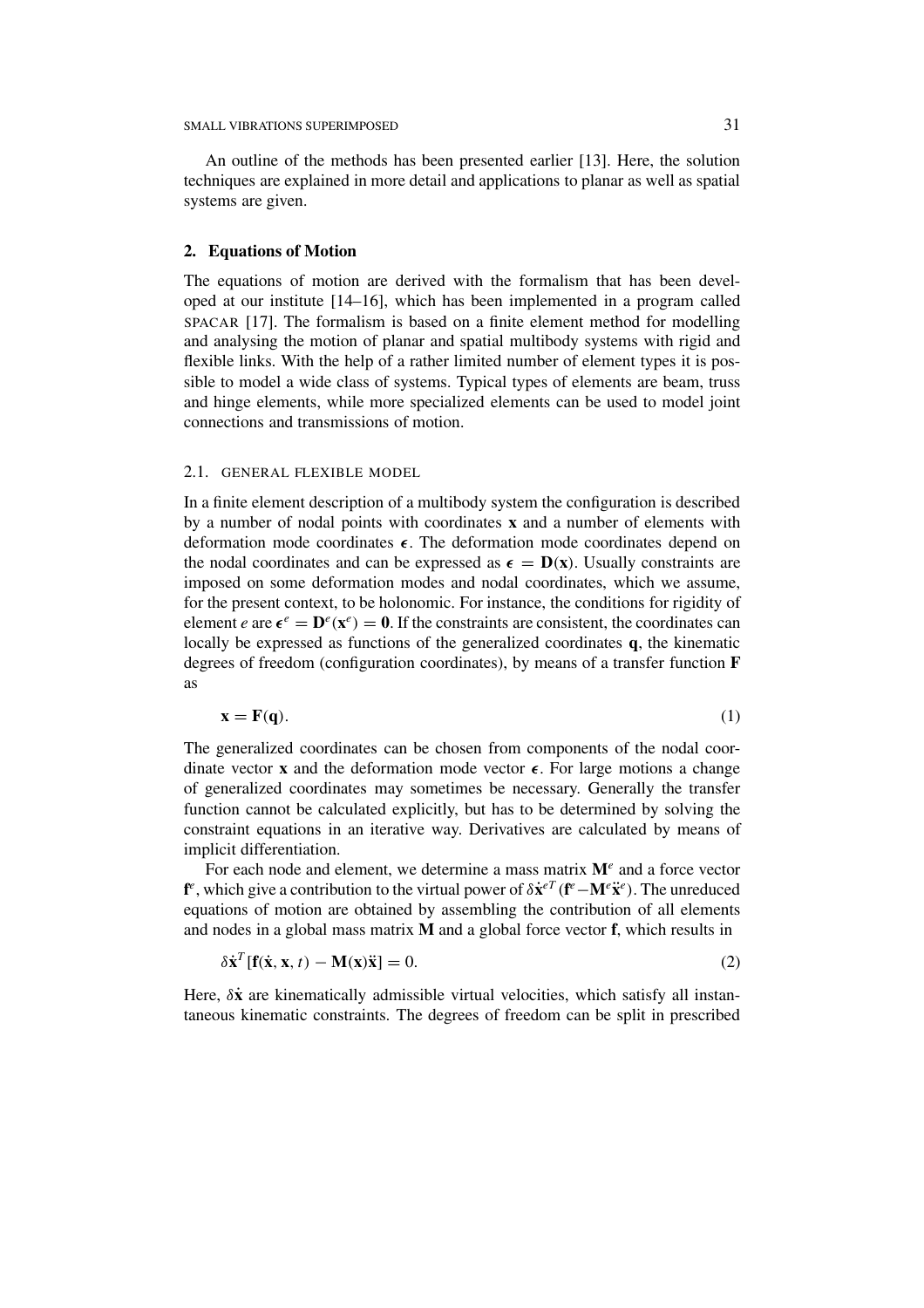ones, **q***<sup>r</sup>*, which are known explicit functions of time and represent the rheonomic constraints, which are the prescribed input motions, and the dynamic degrees of freedom  $q^d$ . By differentiating the transfer function (1) we obtain

$$
\dot{\mathbf{x}} = \mathbf{F}_{,\mathbf{q}} \dot{\mathbf{q}}, \quad \ddot{\mathbf{x}} = \mathbf{F}_{,\mathbf{q}} \ddot{\mathbf{q}} + \mathbf{F}_{,\mathbf{q}\mathbf{q}} \dot{\mathbf{q}} \dot{\mathbf{q}}, \quad \delta \dot{\mathbf{x}} = \mathbf{F}_{,\mathbf{q}} a \delta \dot{\mathbf{q}}^d. \tag{3}
$$

Here a subscript comma followed by one or more variables denotes partial derivatives with respect to these variables. The way in which higher-order derivatives have to be multiplied by the juxtaposed vectors goes without saying. Substituting these expressions in the virtual power equation (2) yields the reduced equations of motion in state space form

$$
\bar{\mathbf{M}}(\mathbf{q}^d, t)\ddot{\mathbf{q}}^d = \bar{\mathbf{f}}(\dot{\mathbf{q}}^d, \mathbf{q}^d, t),\tag{4}
$$

with the reduced global mass matrix,

$$
\bar{\mathbf{M}} = \mathbf{F}_{,\mathbf{q}^d}^T \mathbf{M} \mathbf{F}_{,\mathbf{q}^d},\tag{5}
$$

and the reduced global force vector,

$$
\overline{\mathbf{f}} = \mathbf{F}_{,\mathbf{q}^d}^T[-\mathbf{M}(\mathbf{F}_{,\mathbf{q}\mathbf{q}}\dot{\mathbf{q}}\dot{\mathbf{q}} + \mathbf{F}_{,\mathbf{q}'}\ddot{\mathbf{q}}') + \mathbf{f}].
$$
 (6)

Details are given by Jonker [15].

#### 2.2. NOMINAL GROSS MOTION

The state in which all elements are rigid is chosen as a nominal solution. The input motions  $\mathbf{q}^r$  are prescribed periodic functions of time and the dynamic degrees of freedom,  $\mathbf{q}^d$ , which describe the deformations, are identically equal to zero. In order to maintain these prescribed values for the deformations, additional forces, **f** *<sup>d</sup>* , dual to the deformation modes **q***<sup>d</sup>* have to be introduced in the right-hand side of the reduced equations of motion (4) and the sum of all reduced forces has to be zero,

$$
\mathbf{F}_{,q^{d}}^{T}[-\mathbf{M}(\mathbf{F}_{,q^{r}q^{r}}\dot{\mathbf{q}}^{r}\dot{\mathbf{q}}^{r}+\mathbf{F}_{,q^{r}}\ddot{\mathbf{q}}^{r})+\mathbf{f}]+\mathbf{f}^{d}=\mathbf{0}.
$$
 (7)

From this equation the additional forces  $f<sup>d</sup>$  are found.

#### 2.3. LINEARIZED EQUATIONS FOR SMALL VIBRATIONS

To describe the small vibration we have to linearize the equations of motion about the nominal solution in which the deformation mode coordinates  $q<sup>d</sup>$  are zero. Linearizing the reduced equation of motion (4) at  $q^d = 0$ ,  $\dot{q}^d = 0$  and  $\ddot{q}^d = 0$  results in

$$
\bar{\mathbf{M}} \Delta \ddot{\mathbf{q}}^d + \bar{\mathbf{C}} \Delta \dot{\mathbf{q}}^d + \bar{\mathbf{K}} \Delta \mathbf{q}^d = -\mathbf{f}^d + \mathbf{f}_a^d.
$$
 (8)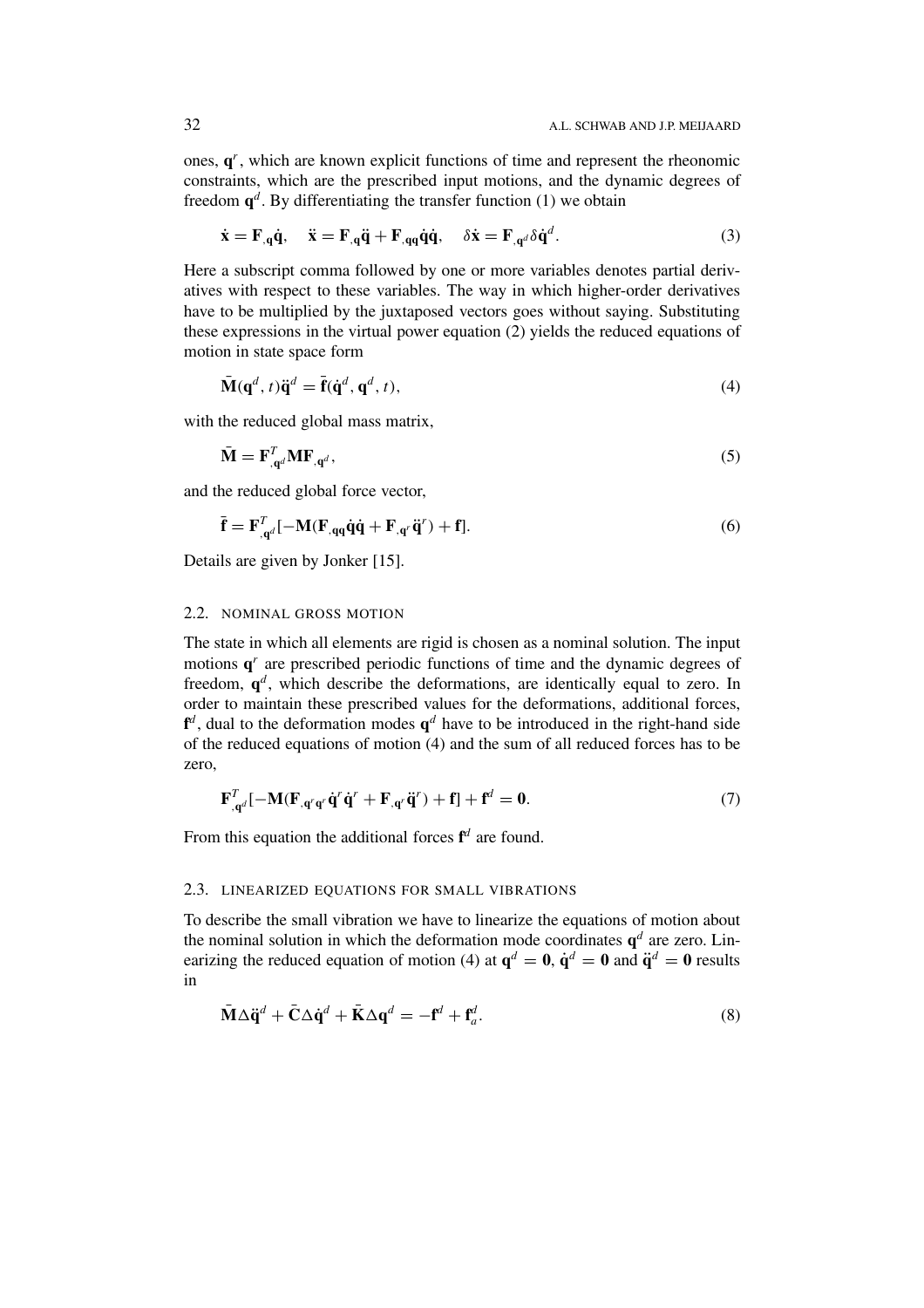Here  $\overline{M}$  is the system mass matrix from (5),  $\overline{C}$  is the velocity sensitivity matrix and  $\bar{\mathbf{K}}$  contains the stiffness terms;  $\mathbf{f}^d$  are the forces from (7) and  $\mathbf{f}^d$  represent additional applied forces that are not included in the calculation of the nominal solution. These arise from independently modelled elements or subsystems, for instance actuators with a control system or bearings and seals in rotor dynamics.  $\overline{M}$  is symmetric, but  $\overline{C}$  and  $\overline{K}$  need not.

The matrices of the linearized equations are determined in the following way. First, for all elements and nodes the contribution to the global stiffness matrix **K** and the global velocity matrix **C** are determined as

$$
\mathbf{C}^e = -(\mathbf{f}^e)_{,\dot{\mathbf{x}}^e}, \quad \mathbf{K}^e = (\mathbf{M}^e \ddot{\mathbf{x}}^e - \mathbf{f}^e)_{,\mathbf{x}^e}.
$$
\n(9)

These global matrices having been determined, the matrices in the linearized equations are given by

$$
\bar{\mathbf{C}} = \mathbf{F}_{,q}^{T} \mathbf{C} \mathbf{F}_{,q} + 2 \mathbf{F}_{,q}^{T} \mathbf{M} \mathbf{F}_{,q} \dot{q} \dot{\mathbf{q}},
$$
\n
$$
\bar{\mathbf{K}} = \mathbf{F}_{,q}^{T} \mathbf{K} \mathbf{F}_{,q} + \mathbf{F}_{,q}^{T} \dot{q} \mathbf{M} \ddot{\mathbf{X}} - \mathbf{f}]
$$
\n
$$
+ \mathbf{F}_{,q}^{T} \left[ \mathbf{M} (\mathbf{F}_{,q} \dot{q} \dot{\mathbf{q}} + \mathbf{F}_{,q} \dot{q} \dot{\mathbf{q}} \dot{\mathbf{q}}) + \mathbf{C} \mathbf{F}_{,q} \dot{q} \dot{\mathbf{q}} \dot{\mathbf{q}} \right].
$$
\n(10)

The kinematics and statics of an independently modelled element *e* can be determined from the transfer functions and the degrees of freedom as

$$
\Delta \mathbf{x}^{e} = \mathbf{F}_{,\mathbf{q}^{d}}^{e} \Delta \mathbf{q}^{d},
$$
  
\n
$$
\Delta \dot{\mathbf{x}}^{e} = \mathbf{F}_{,\mathbf{q}^{d}}^{e} \Delta \dot{\mathbf{q}}^{d} + \mathbf{F}_{,\mathbf{q}^{d}\mathbf{q}}^{e} \dot{\mathbf{q}} \Delta \mathbf{q}^{d},
$$
  
\n
$$
\Delta \ddot{\mathbf{x}}^{e} = \mathbf{F}_{,\mathbf{q}^{d}}^{e} \Delta \ddot{\mathbf{q}}^{d} + 2 \mathbf{F}_{,\mathbf{q}^{d}\mathbf{q}}^{e} \dot{\mathbf{q}} \Delta \dot{\mathbf{q}}^{d} + \mathbf{F}_{,\mathbf{q}^{d}\mathbf{q} \dot{\mathbf{q}}}^{e} \dot{\mathbf{q}} \dot{\mathbf{q}}.
$$
\n(11)

from which the relative displacements, velocities and accelerations can be determined. The additional reduced forces  $f_a^{de}$  follow from linearized constitutive equations and inertia terms as

$$
\mathbf{f}_{a}^{de} = \mathbf{F}_{,\mathbf{q}^{d}}^{eT}(-\mathbf{K}^{e}\Delta\mathbf{x}^{e} - \mathbf{C}^{e}\Delta\dot{\mathbf{x}}^{e} - \mathbf{M}^{e}\Delta\ddot{\mathbf{x}}^{e} + \mathbf{f}^{e}),
$$
\n(12)

which gives contributions to the total reduced mass, velocity sensitivity and stiffness matrices and right-hand side of the linearized equations.

The resulting set of linearized equations is amenable to several kinds of analysis, such as the determination of stationary and periodic solutions, the investigation of the stability of these solutions and the continuation of these solutions if a parameter, for instance the driving speed of a mechanism, is varied [16, 18]. Model reduction methods can be applied in addition.

# **3. Solution Techniques for Small Vibrations**

The complete solution consists of the nominal gross rigid body motion, and a periodic solution and a transient of the linearized equations superimposed on it.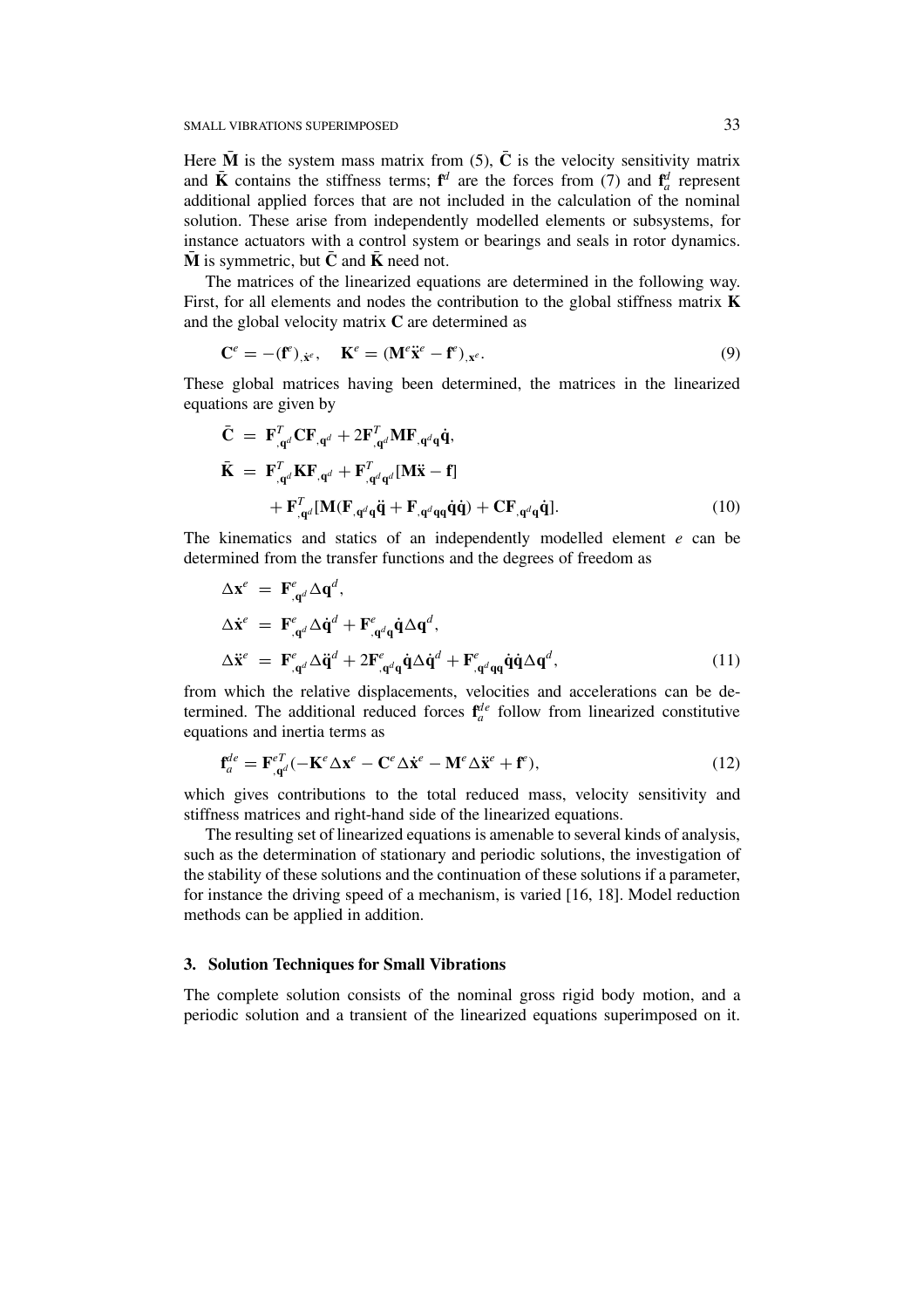Our main objective is the periodic solution of the small vibrations. In this section, approximate methods for finding the periodic and transient solution for the small vibrations and a method for determining their stability will be discussed.

## 3.1. PERIODIC SOLUTION

The starting point for the periodic solution of the small vibration is the linearized equation (8) with the excitation  $-\mathbf{f}^{d}$ , left over from the nominal solution, on the right-hand side

$$
\overline{\mathbf{M}}(t_i) \Delta \ddot{\mathbf{q}}^d + \overline{\mathbf{C}}(t_i) \Delta \dot{\mathbf{q}}^d + \overline{\mathbf{K}}(t_i) \Delta \mathbf{q}^d = -\mathbf{f}^d(t_i). \tag{13}
$$

Additional forces  $f_a^d$  are assumed to have been absorbed in  $-f_d^d$  if they are present. Here  $t_i$  denote the discrete times with  $i = 0, \ldots, p$  and p being the total number of discrete positions in which the system is calculated. The period of the system is  $T = (t_p - t_0) = 2\pi/\omega$ .

As a periodic solution of these equations we propose a truncated Fourier series for  $\Delta q^d$  with the same fundamental frequency  $\omega$  as the nominal gross motion,

$$
\Delta \mathbf{q}^d = \sum_{l=-m}^{m} \Delta \tilde{\mathbf{q}}_l^d e^{il\omega t}.
$$
 (14)

Here *m* is the number of frequencies that is expected to determine the solution to the required accuracy, which is usually much less than  $p/2$ . The unknown coefficients  $\Delta \tilde{\mathbf{q}}_l^d$  are calculated as follows. First, the linearized equation (8) is transformed for every discrete moment in time as

$$
\Delta \ddot{\mathbf{q}}^d + \mathbf{P}(t_i) \Delta \dot{\mathbf{q}}^d + \mathbf{Q}(t_i) \Delta \mathbf{q}^d = \mathbf{r}(t_i),
$$
\n(15)

with

$$
\begin{aligned}\n\mathbf{P}(t_i) &= \bar{\mathbf{M}}^{-1}(t_i)\bar{\mathbf{C}}(t_i), \\
\mathbf{Q}(t_i) &= \bar{\mathbf{M}}^{-1}(t_i)\bar{\mathbf{K}}(t_i), \\
\mathbf{r}(t_i) &= -\bar{\mathbf{M}}^{-1}(t_i)\mathbf{f}^d(t_i).\n\end{aligned} \tag{16}
$$

Second, the coefficients of this equation are transformed into Fourier series as

$$
\Delta \ddot{\mathbf{q}}^d + \left(\sum_k \tilde{\mathbf{P}}_k e^{ik\omega t}\right) \Delta \dot{\mathbf{q}}^d + \left(\sum_k \tilde{\mathbf{Q}}_k e^{ik\omega t}\right) \Delta \mathbf{q}^d = \sum_k \tilde{\mathbf{r}}_k e^{ik\omega t}.
$$
 (17)

Here, the summation over *k* extends from  $-(p-1)/2$  to  $(p-1)/2$  for odd *p* and from  $-(p-2)/2$  to  $(p-2)/2$  for even p. Third, the truncated Fourier series for  $\Delta \mathbf{q}^d$ (14) is substituted in the differential equations (17) and every individual harmonic is balanced. This means that the convolutions are determined and the coefficients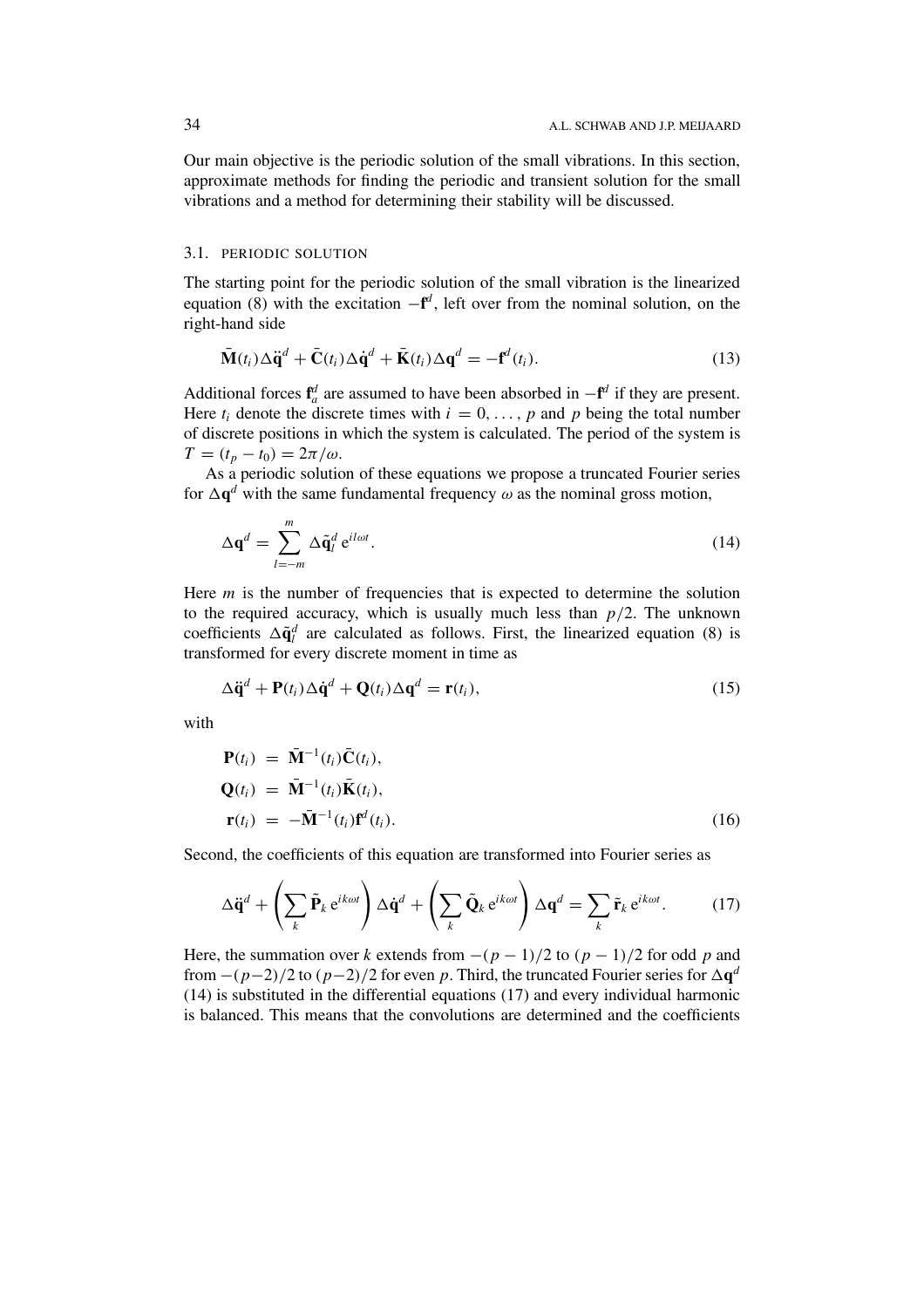of  $exp(ik\omega t)$ ,  $(k = -m, \ldots, m)$  on both sides of the equation are balanced. This results in a set of  $(2m + 1)n$  linear equations of the form

$$
\sum_{l} \{ \tilde{\mathbf{Q}}_{k-l} - (l\omega)^2 \delta_{kl} \mathbf{I} + (il\omega) \tilde{\mathbf{P}}_{k-l} \} \Delta \tilde{\mathbf{q}}_l^d = \tilde{\mathbf{r}}_k, \tag{18}
$$

with *n* the dimension of the deformation mode coordinate vector  $\Delta q^d$  and *k* and *l* extend from  $-m$  to *m*. If  $k - l$  falls outside the range, the matrices  $Q_{k-l}$  and  $P_{k-l}$ are replaced by zero matrices. From this harmonic balance (18) the coefficients  $\Delta \tilde{\mathbf{q}}_l^d$  can be solved. These coefficients are the harmonics of the periodic solution and tell us how each frequency is present in the response. Finally, the result can be interpreted in the time domain as in Equation (14).

#### 3.2. TRANSIENT SOLUTION

The complete solution of the linearized equations consists of a periodic solution as determined in the previous subsection and a transient solution that is added to it in order to satisfy the initial conditions. The transient solution is constructed with the help of the method of slowly varying coefficients and averaging [20, chapter 11]. This transient solution has to satisfy the homogeneous equations corresponding to (8), which are rewritten as a system of first-order differential equations as

$$
\dot{\mathbf{y}} = \mathbf{A}(t)\mathbf{y}, \quad \text{with} \quad \mathbf{y} = \begin{bmatrix} \Delta \mathbf{q}^d \\ \Delta \dot{\mathbf{q}}^d \end{bmatrix},
$$

$$
\mathbf{A}(t) = \begin{bmatrix} \mathbf{0} & \mathbf{I} \\ -\bar{\mathbf{M}}^{-1}(t)\bar{\mathbf{K}}(t) & -\bar{\mathbf{M}}^{-1}(t)\bar{\mathbf{C}}(t) \end{bmatrix}.
$$
(19)

The matrix  $A(t)$  from (19) is periodic with period  $T = 2\pi/\omega$  as stated in Section 3.1 and can be written as the sum of a constant part,  $A_0$ , and a periodic part with average equal to zero,  $\tilde{A}(t)$ . The differential equations are transformed on the basis of eigenvectors of the matrix  $A_0$ , which results in

$$
\dot{\mathbf{z}} = [\mathbf{J}_0 + \tilde{\mathbf{J}}(t)]\mathbf{z},\tag{20}
$$

where **Y** is the matrix of eigenvectors and

$$
\mathbf{J}_0 = \mathbf{Y}^{-1} \mathbf{A}_0 \mathbf{Y}, \quad \tilde{\mathbf{J}}(t) = \mathbf{Y}^{-1} \tilde{\mathbf{A}}(t) \mathbf{Y}.
$$
 (21)

If we assume that all eigenvalues of  $A_0$  are distinct, the matrix  $J_0$  is diagonal and  $\mathbf{J}(t)$  is in general a full time dependent matrix with period T, whose entries are assumed to be small with respect to the diagonal terms of  $J_0$ . A second transformation writes the differential equations on the basis of eigensolutions according to the diagonal matrix  $\mathbf{J}_0$  with slowly varying coefficients  $\mathbf{a}(t)$ . With

$$
\mathbf{z} = e^{\mathbf{J}_0 t} \mathbf{a},\tag{22}
$$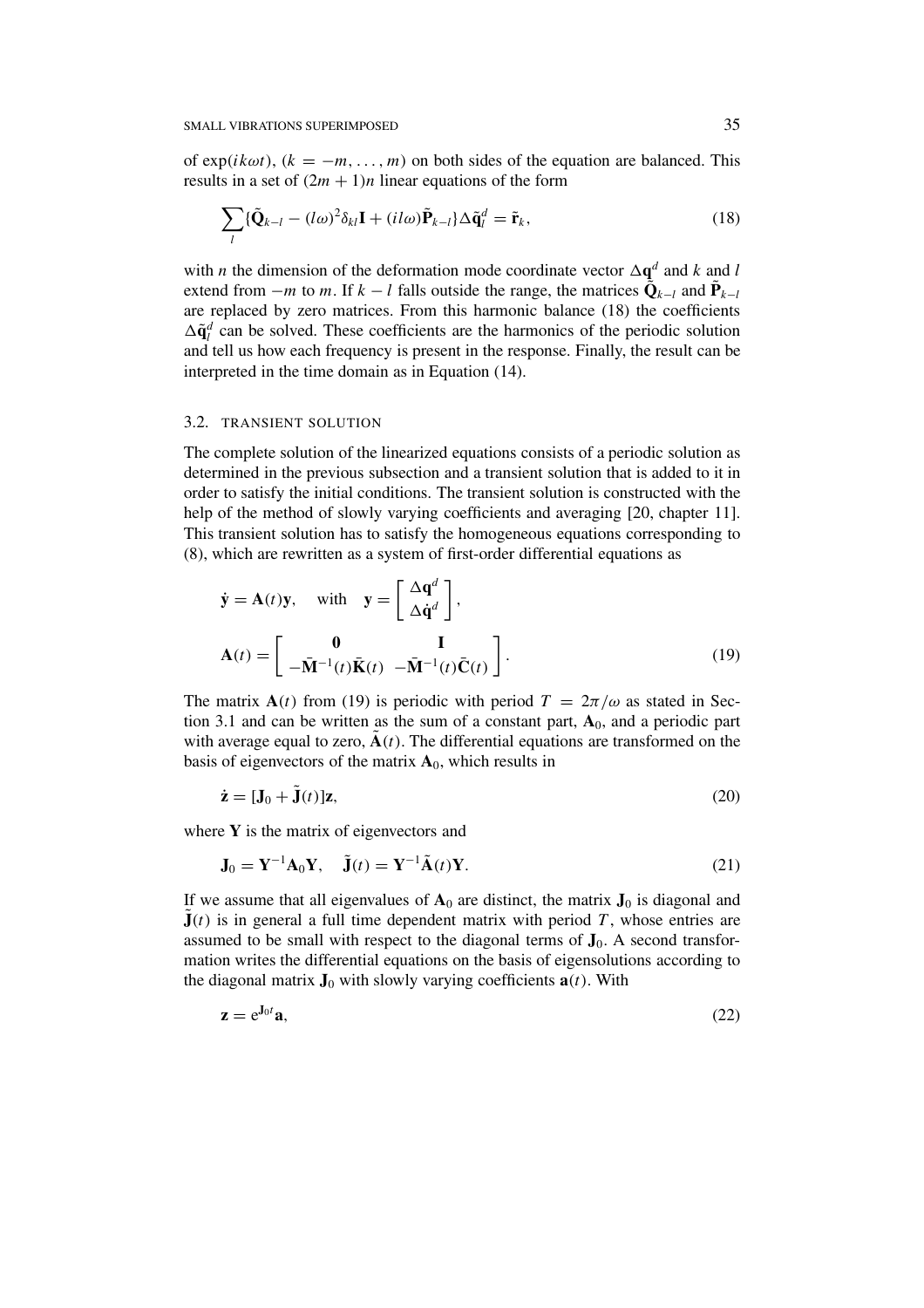this results in a set of differential equations for the amplitudes **a** as

$$
\dot{\mathbf{a}} = [e^{-\mathbf{J}_0 t} \tilde{\mathbf{J}}(t) e^{\mathbf{J}_0 t}] \mathbf{a}.
$$
 (23)

This equation is still fully equivalent to (19). Now if it is assumed that  $J_0$  contains only well separated damped eigenfrequencies with a corresponding period that is small in comparison with *T*, that is, the diagonal elements of  $J_0$  have negative real parts, while their imaginary parts are much larger than  $\omega = 2\pi/T$ , and have large differences, only the diagonal terms of  $\tilde{J}(t)$  yield contributions after averaging. The off-diagonal terms give rise to oscillating terms of the form  $\tilde{J}_{ij}$  exp[ $(-J_{0ii} + J_{0jj})t$ ]  $(i \neq j)$  which disappear in the process of averaging. The solution of the amplitudes becomes

$$
a_i(t) = a_i(0) \exp\left[\int_0^t \tilde{J}_{ii}(\tau) d\tau\right].
$$
 (24)

Given the Fourier series of  $A(t)$  and of  $\tilde{J}(t)$ , it would be tempting to try and find the Fourier series of  $\mathbf{a}(t)$ . Owing to the non-linear operator  $\exp(\int \ldots dt)$  this is not straightforward and we propose to solve for the transient solution according to (24) and, if necessary, to calculate the Fourier series of the result.

If the assumptions are fulfilled, the first order averaging appears to have a sufficient accuracy for our application. In other cases or when a higher accuracy is required, direct numerical integration of the linearized equations can be used.

# 3.3. STABILITY OF THE SOLUTIONS

The stability of the solutions can be investigated by analysing the homogeneous equations. Several methods can be used. For instance, if the method of slowly varying amplitude and averaging is used, as in the previous subsection, the stability is directly determined by the eigenvalues of  $A_0$ , as can be seen from (22) and (23). If they have all negative parts, stability is expected if the approximation is sufficiently accurate and the stability margin is sufficiently large. This method, however, is not always reliable.

Another more exact method first calculates the monodromy matrix, after which the characteristic multipliers are determined as the eigenvalues of this matrix [16, 18].

An approach is proposed here which is directly based on the theory of Floquet [5]. This theory states that the solution of the homogeneous system consists of a sum of  $2n$  ( $2n$  is the number of first order differential equations in (19)) fundamental solutions of the form of a periodic function multiplied by an exponential function (in the generic case of distinct characteristic multipliers). From these, the characteristic exponents and hence the stability can directly be read.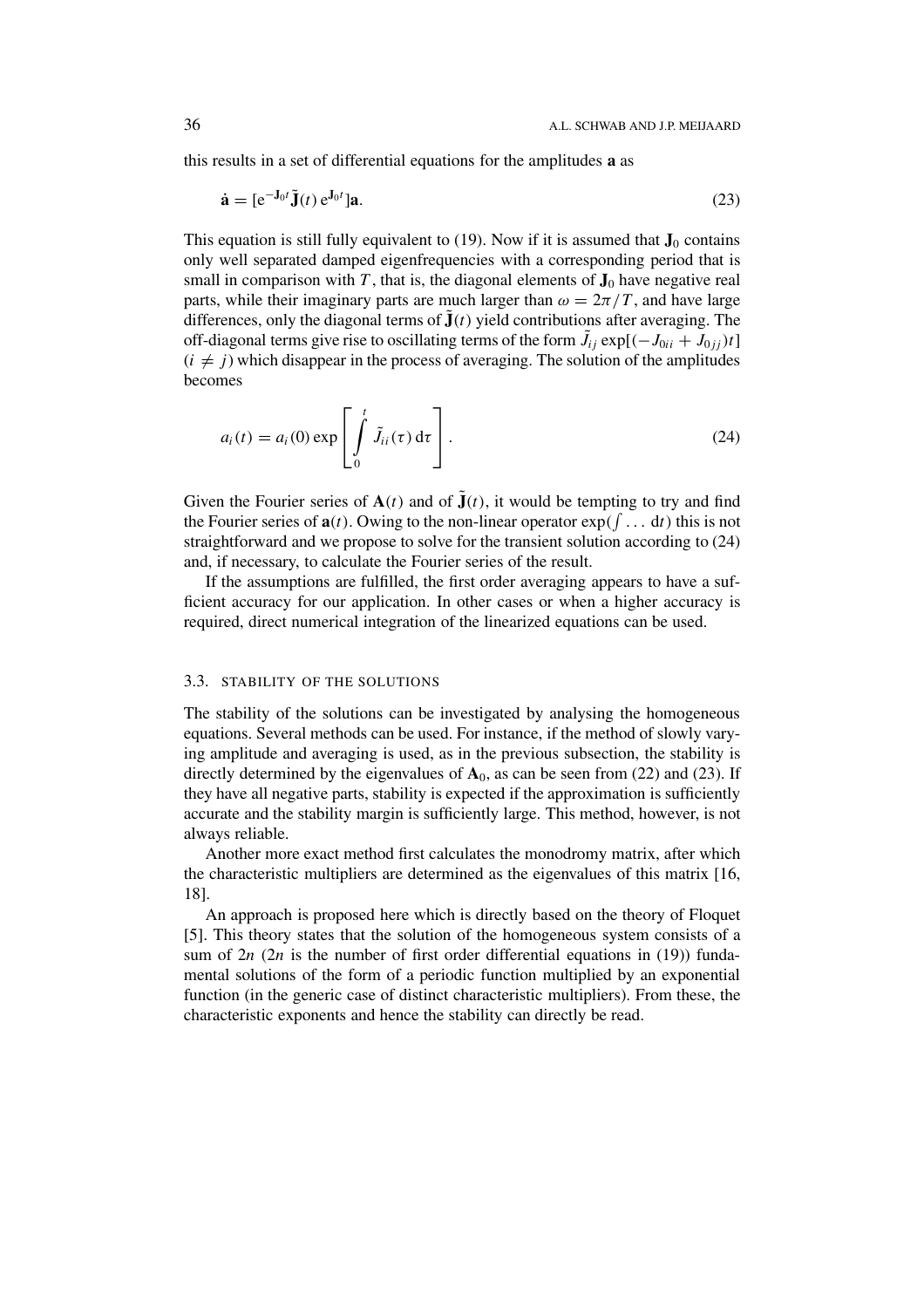We assume fundamental solutions of the form

$$
\Delta \mathbf{q}^d = e^{\lambda t} \sum_{l=-m}^{m} \Delta \tilde{\mathbf{q}}_l^d e^{il\omega t},
$$
\n(25)

where  $\lambda$  is a characteristic exponent. This expression can be substituted in the homogeneous equations (13) or an equivalent system of first-order equations (19). By collecting terms with equal exponentials and equating the coefficients of  $\exp(\lambda t + i\omega t)$   $(l = -m, ..., m)$  to zero, we obtain a set of homogeneous linear algebraic equations for the values of  $\Delta \tilde{\mathbf{q}}_l^d$  as

$$
\sum_{l} {\lambda^2 \delta_{kl} \mathbf{I} + \lambda \mathbf{V}_{kl} + \mathbf{W}_{kl} \} \Delta \tilde{\mathbf{q}}_l^d = \mathbf{0},
$$
\n(26)

with *k* and *l* ranging from −*m* to *m*. The individual matrices in (26) with dimension  $n \times n$  are given by

$$
\mathbf{V}_{kl} = \tilde{\mathbf{P}}_{k-l} + 2(i l \omega) \delta_{kl} \mathbf{I},
$$
  
\n
$$
\mathbf{W}_{kl} = \tilde{\mathbf{Q}}_{k-l} - (l \omega)^2 \delta_{kl} \mathbf{I} + (il \omega) \tilde{\mathbf{P}}_{k-l}.
$$
\n(27)

Again, if  $k - l$  falls outside the range, the matrices  $\tilde{P}_{k-l}$  and  $\tilde{Q}_{k-l}$  are replaced by zero matrices. Non-trivial solutions for  $\Delta \tilde{\mathbf{q}}_l^d$  are only possible if the determinant of the coefficients from (26) is zero, which leads to an eigenvalue problem for the characteristic exponents *λ*.

Because this determinant has the degree  $(2m + 1)2n$ , the number of characteristic exponents obtained in this way is  $(2m+1)$  times as large as their true number. They appear in clusters of values which differ approximately by an integral multiple of *iω* and correspond to the same fundamental solution. From each cluster, only the exponent that has the smallest imaginary part is considered as an approximation for the true characteristic exponent. Algorithms that calculate only a subset of the eigenvalues with the smallest absolute values [21] can be used to advantage.

This method of determining characteristic exponents can be seen as an extension of the method of truncated infinite determinants of Hill [22]. Also Bolotin [7] gives a description. Naab and Weyh [23] use a similar method.

## **4. Examples and Comparison**

#### 4.1. PENDULUM

As a first example of the described method a pendulum with a forced elliptic motion of its support point is considered. Especially the cases of purely vertical motion and circular motion constitute well studied problems. The system, shown in Figure 1, consists of a rigidly modelled vertical pendulum of length  $l = 1.0$  [m] with a point mass at the bottom end. The top end moves on an ellipse. This path is generated by a hypocycloidal gear pair with a ratio of annulus over spur radius equal to 2.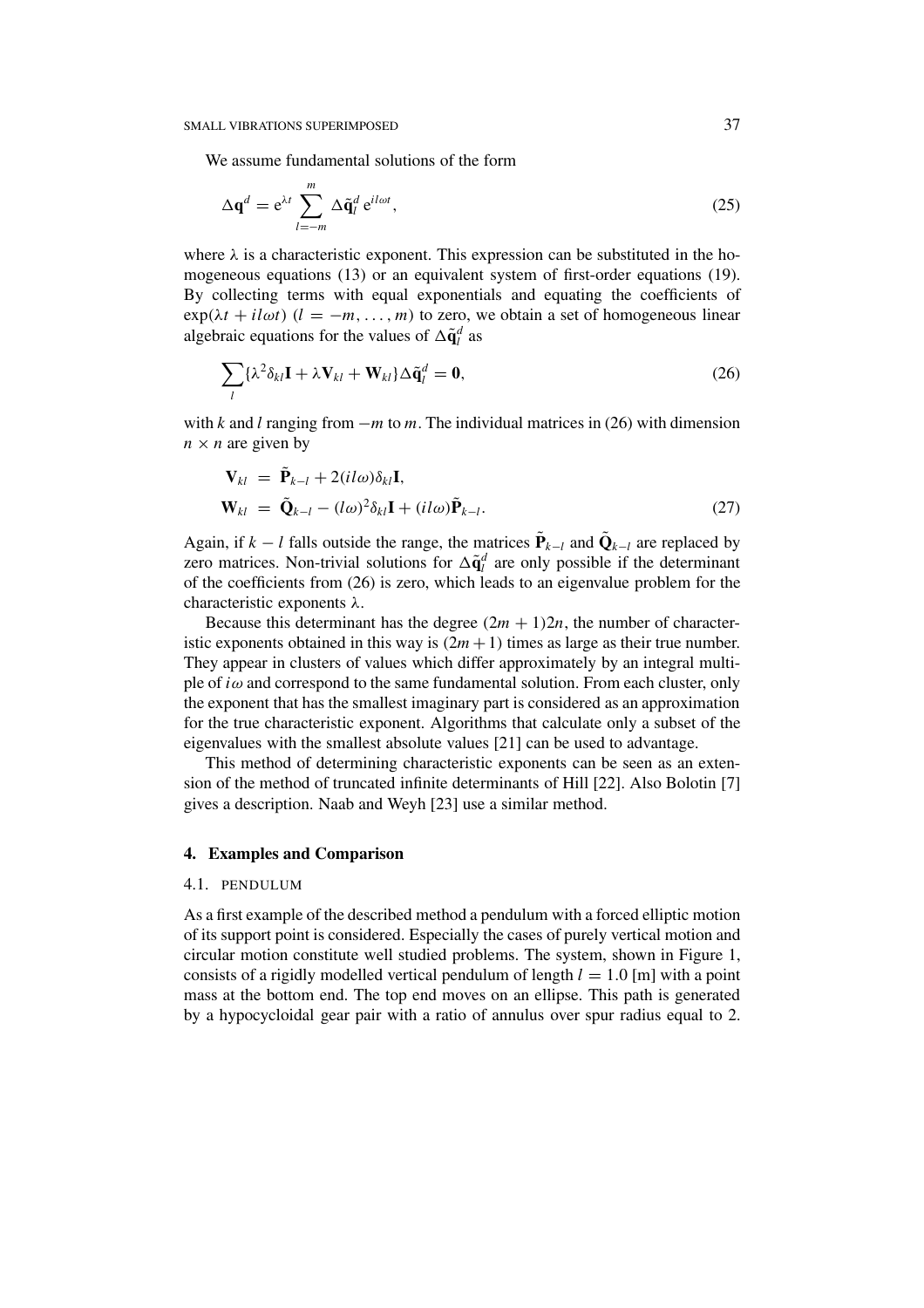

*Figure 1.* Pendulum with a forced elliptic motion of its support point.

This gear pair is also known as 'Cardan circles'. The top end of the pendulum is pin joined to the pinion at a distance *er* from the centre, in this way creating an ellipse with major axis  $2(1 + e)r$  and minor axis  $2(1 - e)r$ . In this example the pinion radius  $r$  is taken 0.5 [m] and the eccentricity factor  $e$  is 0.5. A crank with a uniform angular velocity  $\omega$  moves the centre of the pinion. In the joint between the pendulum and the pinion a viscous damping is assumed which results in 1% of critical damping in the linearized equations. The system operates in a gravitational field with  $g = 9.81$  [N/kg]. The non-linear equation of motion is given by

$$
\ddot{\varphi} + 2\zeta \omega_0(\dot{\varphi} + \omega) + \omega_0^2 \sin \varphi + \rho \omega^2 [\sin(\varphi - \omega t) + e \sin(\varphi + \omega t)] = 0, (28)
$$

with the parameters  $\rho = r/l$ , the relative damping  $\zeta$  and the undamped eigenfrequency of the isolated pendulum  $\omega_0 = \sqrt{g/l}$ . The angle  $\varphi$  is measured from the down-hanging vertical position. The linearized equation of motion, which describes the small vibration  $\Delta \varphi$  around  $\varphi = 0$ , is

$$
\Delta \ddot{\varphi} + 2\zeta \omega_0 \Delta \dot{\varphi} + [\omega_0^2 + (1 + e)\rho \omega^2 \cos \omega t] \Delta \varphi
$$
  
= 
$$
-2\zeta \omega_0 \omega + (1 - e)\rho \omega^2 \sin \omega t.
$$
 (29)

The periodic solution for  $\Delta\varphi$  is assumed to be a truncated Fourier series with the fundamental frequency equal to the driving frequency *ω*. Notice that the periodic solution of  $\Delta\varphi$  will show a non-zero mean value due to the term related to the damping  $-2\zeta \omega_0 \omega$  in the right-hand side of differential equation (29). A characteristic value for the periodic solution is the amplitude  $\Delta\hat{\varphi}$ , being  $(1/2)[(\Delta \varphi)_{\text{max}} - (\Delta \varphi)_{\text{min}}]$  (half of the range of  $\Delta \varphi$ ) over one period. This amplitude is shown in Figure 2 for a range of driving speeds *ω*. Resonance clearly occurs at about  $1/2$  of the undamped eigenfrequency  $\omega_0$ . The  $1/3$  subresonance is just discernible. If we compare this with the full non-linear response curves, the dashed lines, we see approximately the same result; only the resonance peak bends slightly backward due to the non-linearity. The non-linear response was calculated with a shooting method as described by Meijaard [18]. Although we have shown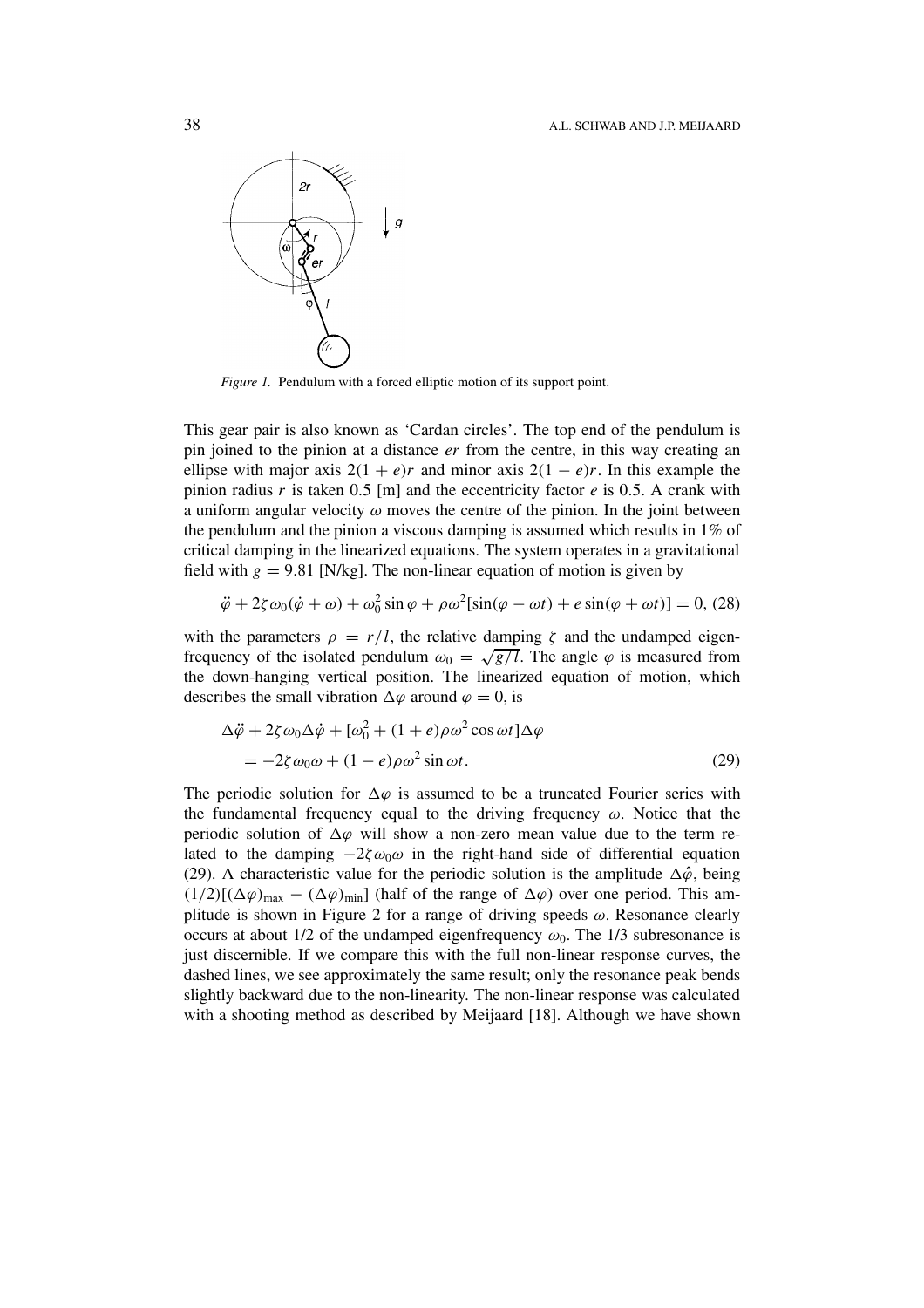

*Figure 2.* Amplitude  $\Delta\hat{\varphi}$  for the periodic solution of the pendulum for damping  $\zeta = 0.01$  in the driving speed range of  $0 < \omega/\omega_0 < 0.9$ . The solid line is the linearized result, the dashed line is the full non-linear result.



*Figure 3.* The solid line is the logarithmic amplitude  $\Delta\hat{\varphi}$  for the periodic solution of the pendulum for damping  $\zeta = 0.01$  in the driving speed range of  $0 < \omega/\omega_0 < 1.4$ . The dashed line is the maximum of the real part of the dimensionless characteristic exponents *λ/ω*0.

the equation of motion and its linearization in an analytic form we must emphasize that all calculations presented here were done in a discrete and numeric way as described in the previous sections.

The same response on a logarithmic scale over a wider range of driving speeds together with an indication upon the stability of the periodic solution is shown in Figure 3. If the maximal real part of the characteristic exponents  $\lambda$  is negative, the solution is stable. From the figure we see that stable periodic solutions can be found within the ranges  $0 \le \omega/\omega_0 < 0.91$  and  $1.02 < \omega/\omega_0 < 1.31$ . The instabilities near  $\omega/\omega_0 = 0.91$  and  $\omega/\omega_0 = 1.02$  are of the transcritical type, in which a characteristic exponent becomes zero and the resonance peaks become unbounded. In the figure, the peaks remain bounded because the response was calculated for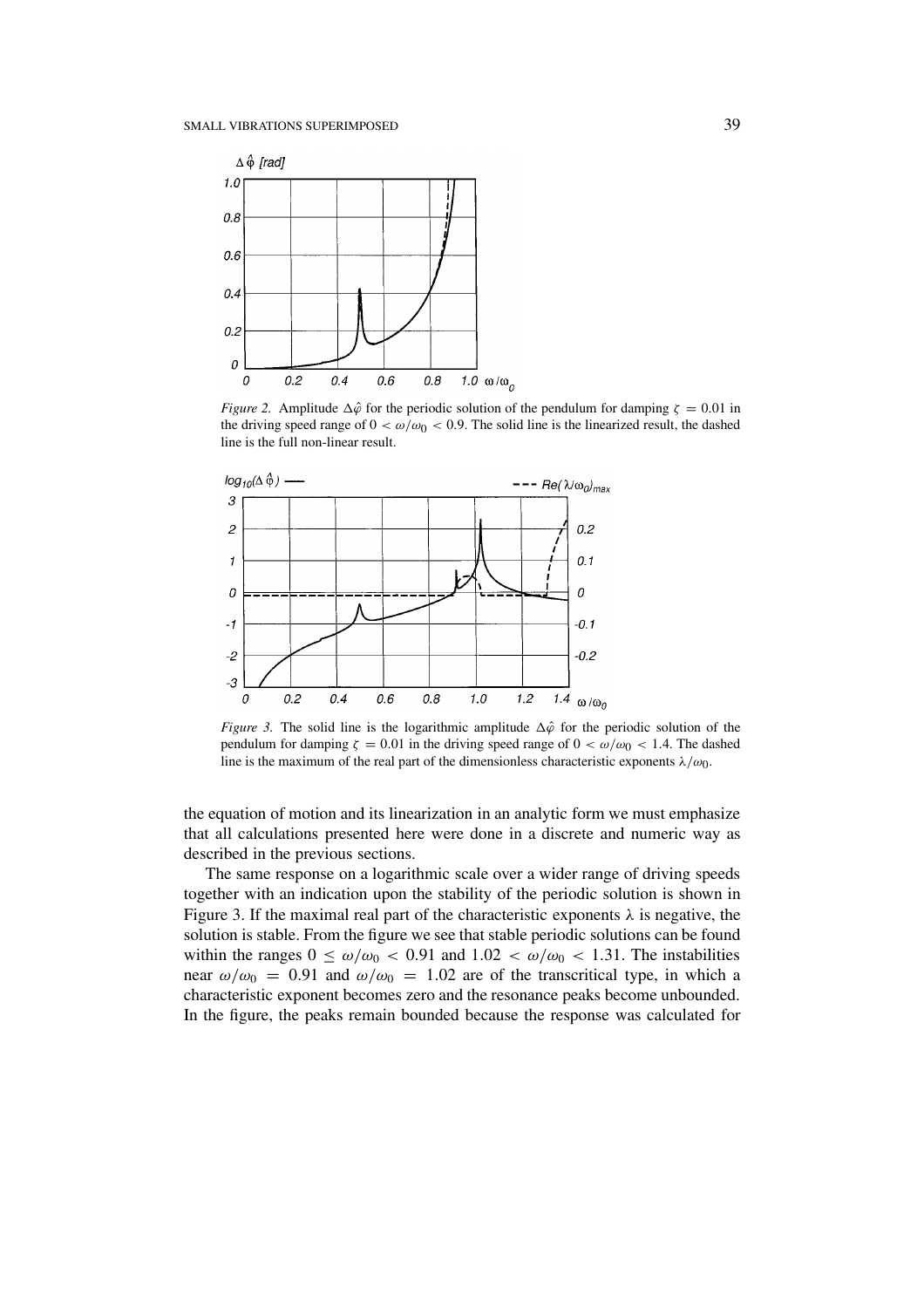a finite number of discrete values of  $\omega$ . Near  $\omega/\omega_0 = 1.31$  a Neimark–Hopf bifurcation occurs, where a pair of complex conjugated characteristic exponents cross the imaginary axis and no resonance appears. All periodic solutions within the range  $0.9 < \omega/\omega_0 < 1.2$  must be discarded due to the large amplitudes which are in contradiction with the assumption of small vibrations.

#### 4.2. SLIDER-CRANK MECHANISM

As a second and more engineering type of example a slider-crank mechanism is considered. The same mechanism has been used as an example in a series of publications by Song and Haug [24], Jonker [15] and Meijaard [18], among others. With [18] a comparison will be made.

The system consists of a rigidly modelled crank of length 0.15 [m], a flexible connecting rod of length 0.3 [m] and a plunger. The crank and the connecting rod have a uniform mass distribution of 0.2225 [ $kgm^{-1}$ ], the mass of the plunger is 0.033375 [kg], the flexural rigidity of the connecting rod is  $EI = 12.72345$  [Nm<sup>2</sup>] and the centre line is assumed inextensible. The crank rotates at a constant angular velocity  $\omega$ , so this system is periodically forced. Two values of material damping according to the Kelvin–Voigt model are considered, such that the damping in the connecting rod of the first eigenmode for small vibrations when the crank is fixed is 1% respectively 2% of critical damping. The connecting rod is modelled by two planar beam elements (4 dynamic degrees of freedom).

Figure 4 shows the periodic and the total, summed periodic and first period transient, response for  $\omega = 150$  [rad/s] of the dimensionless lateral deflection of the centre of the connecting rod, that is, the distance of the centre point of the rod to the line connecting the endpoints divided by the reference length of the rod. The deformations and deformation rates are zero at  $t = 0$  and the shown solutions correspond to the 2% damping case. If we compare the linearized results with the results from Meijaard [18] we note the good agreement. However, in the transient response we see a small difference at the start, due to non-linearity and inaccuracy in the process of averaging.

Figure 5 shows the dimensionless maximal midpoint deflection for different values of the angular velocity of the crank for the periodic solution. Resonances occur at about 1/5, 1/4 and 1/3 of the first eigenfrequency. For the numerical model of the connecting rod with pinned joints and modelled by two beam elements, this frequency is 832 [rad/s]. If we compare this with the full non-linear response curves, the dashed lines, we see that the resonance at 1/5 of the first eigenfrequency is not observed and the resonance peaks bend backwards owing to the non-linearity.

Figure 6 shows the amplitude of the first four harmonics of the periodic solutions as a function of the driving frequencies  $\omega$  in the same range as Figure 5. The dotted lines show the corresponding quasistatic forcing solution, i.e. the harmonic forcing multiplied by the inverse of the average stiffness matrix. It is clearly seen that the third harmonic has a resonance peak near 1*/*3 of the first eigenfrequency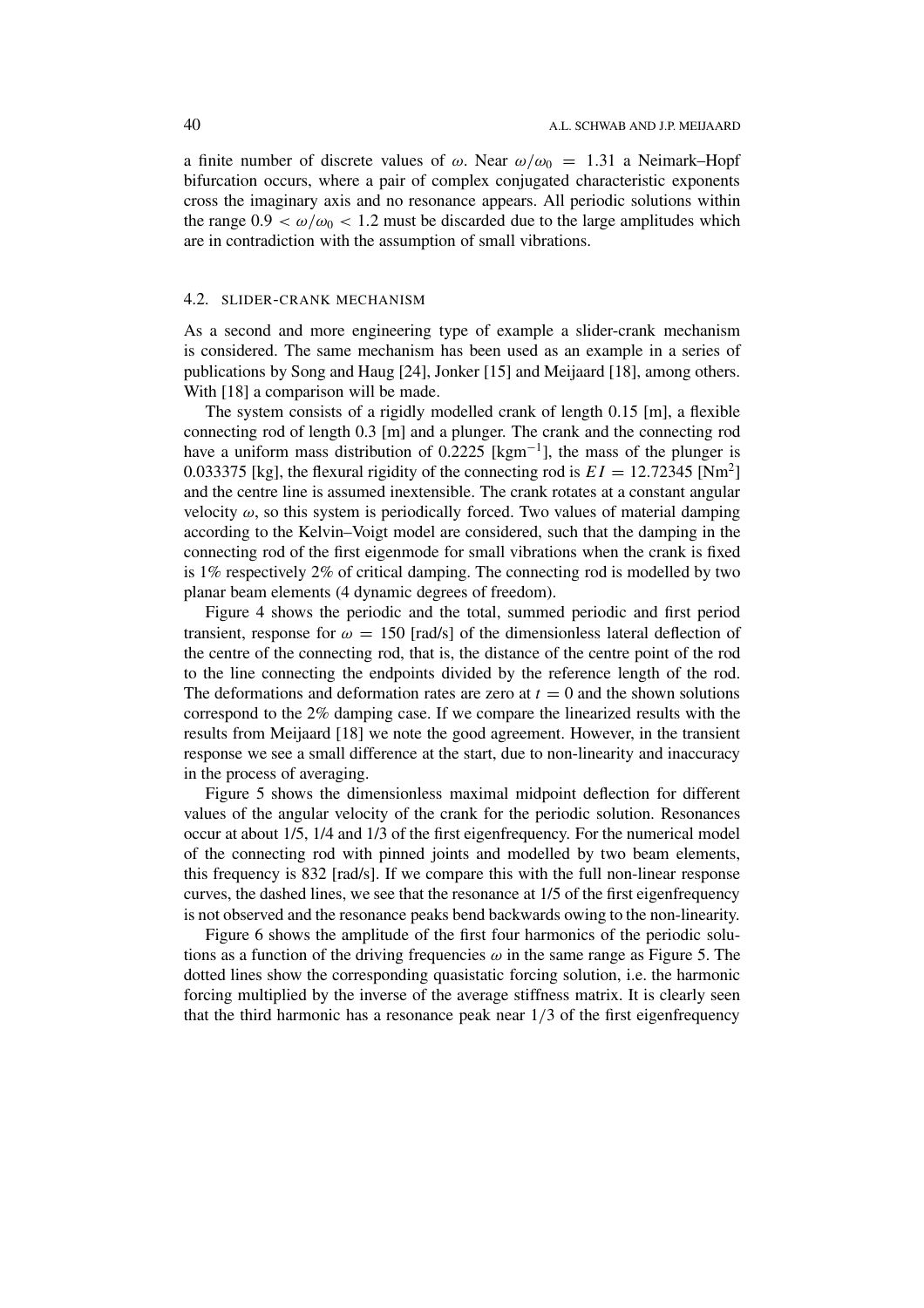

*Figure 4.* Dimensionless midpoint deflections of the connecting rod at  $\omega$  =150 [rad/s] and a damping of 2%. The smooth curves are the periodic solutions and the oscillating curves are the sum of the periodic and the transient solutions. The drawn lines are the linearized results, the dashed lines are the full non-linear results from Meijaard [18].



*Figure 5.* Maximal dimensionless midpoint deflections of the periodic solutions for 1 and 2% damping in the driving speed range of  $150 < \omega < 300$  [rad/s]. The drawn lines are the linearized results, the dashed lines are the full non-linear results from Meijaard [18].

and also a secondary peak near 1*/*4 of this frequency. This phenomenon can be observed in nearly all harmonics. The most interesting one is the fourth harmonic, which shows a resonance peak near  $1/4$  of the first eigenfrequency, notwithstanding the fourth harmonic in the forcing is absent. In the non-linear analysis the lower solution around the backbones is unstable and the jump phenomenon can occur. This is not present in the small vibrations model.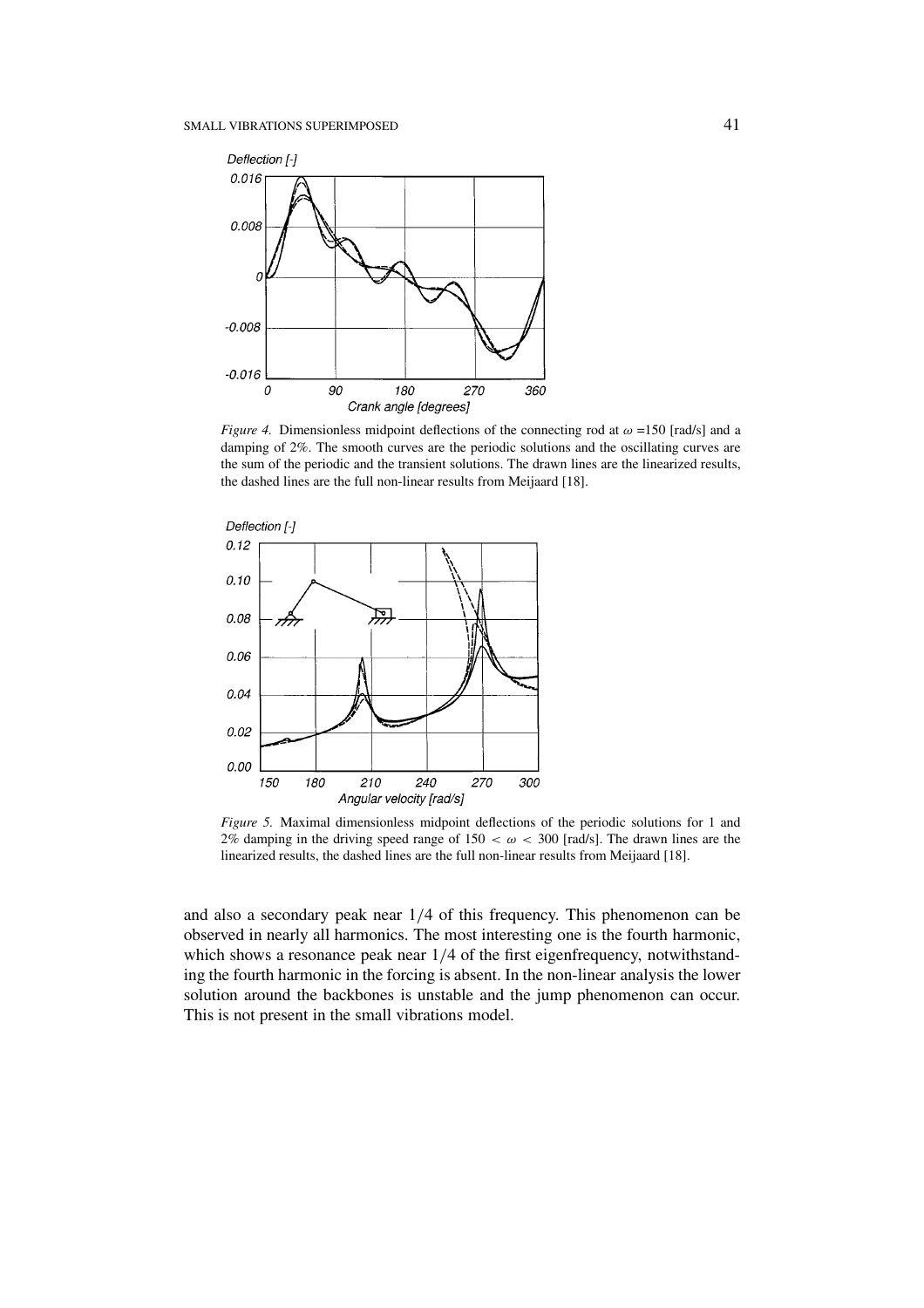

*Figure 6.* The amplitude scaled from 0 to 0.04 of the first four harmonics for 2% damping in the driving speed range of  $150 < \omega < 300$  [rad/s] from Figure 5. The dotted lines show the quasistatic forcing solution.

## 4.3. ROTOR DYNAMICS MODEL [25]

It will be shown how the approach of this article can directly be applied to derive rotor dynamic models and to analyse their linearized behaviour. In order to assess the validity and accuracy of the models, a comparison with a problem from literature [26] is made.

By the linearization procedure the structural equations of the rotor system are obtained in a linearized form, where a splitting can be made of terms that are independent, linear, or quadratic in the rotary speed or linear in the angular acceleration. The kinematics of the additional elements such as bearings, seals, squeeze film dampers and air gaps, can be linearized in the same way, as shown in Equation (11). The constitutive equations of these elements can be added to the structural equations as explained by Equation (12). In the context of the present article, these have to be linearized. If the original non-linear model is comprehensive, all kinds of effects that give a contribution to the linearized equations, such as load-dependent terms, initial deflections, and mass unbalances, are automatically taken into account.

As the data for the example was originally given in imperial technical units, the following conversion factors have been used, where needed:  $1 \text{ [in]} = 0.0254 \text{ [m]}$ ; 1 [lb] = 0.45359237 [kg]; 1 [lbf] = 4.4482216 [N]; normal acceleration of gravity  $g_n = 9.80665$  [N/kg].

The example system consists of a solid circular cylindric shaft of length 50 [in] and diameter 4 [in] made of steel with density  $0.283$  [lb/in<sup>3</sup>] and modulus of elasticity  $3.0 \cdot 10^7$  [lbf/in<sup>2</sup>] (Figure 7). This shaft is supported at one end and at a position 10 [in] from the same end by isotropic bearings with stiffness 100 000 [lbf/in]. A liquid annular seal is placed 20 [in] from the same end. This seal is not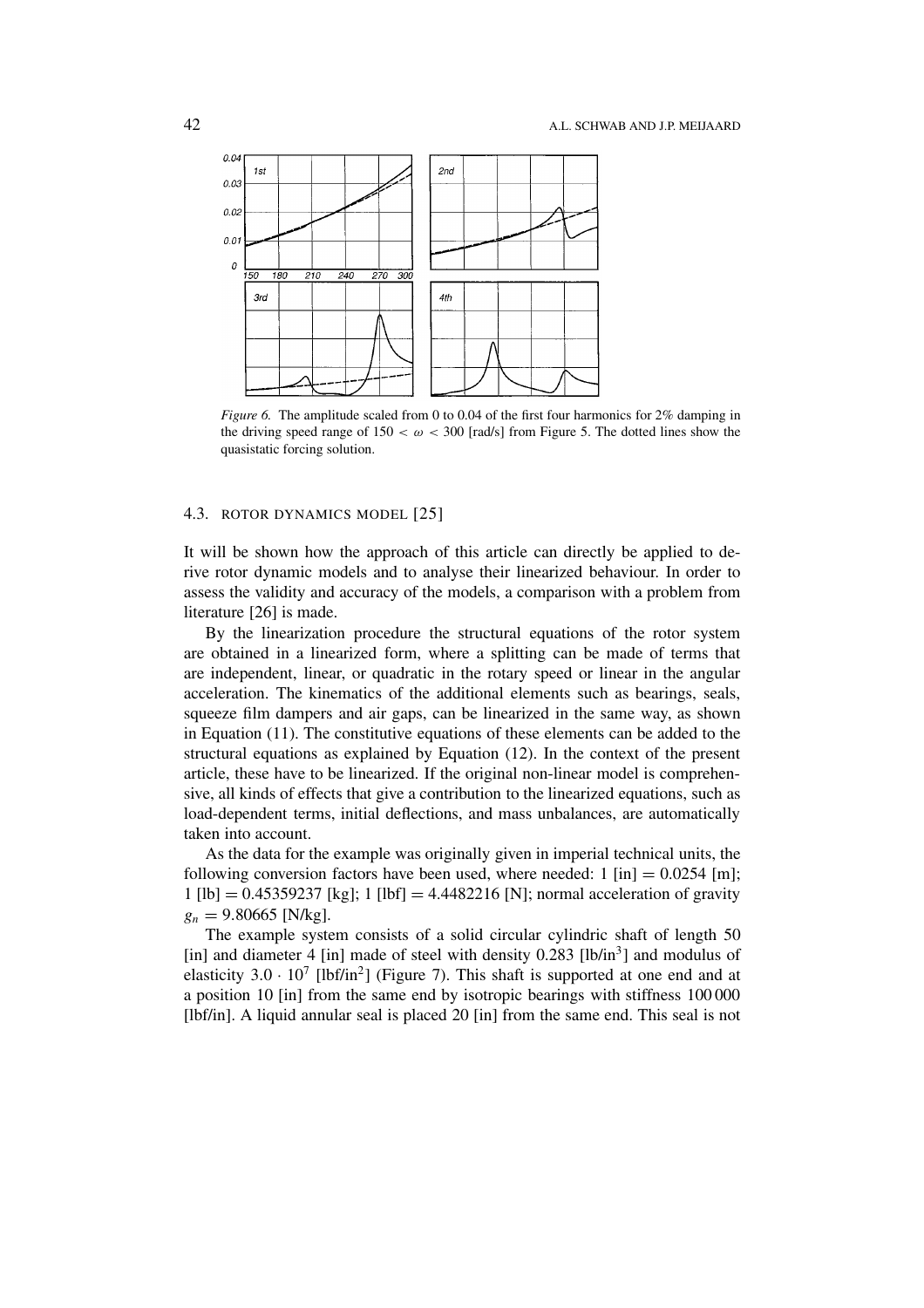

*Figure 7.* Rotor system consisting of a shaft, two isotropic linearly elastic bearings, a seal and two disks.

included in the calculation of the nominal solution. The additional forces exerted on the shaft are given by the linearized equations

$$
\begin{bmatrix} f_{y} \\ f_{z} \end{bmatrix} = -\begin{bmatrix} K & k \\ -k & K \end{bmatrix} \begin{bmatrix} \Delta y \\ \Delta z \end{bmatrix} - \begin{bmatrix} C & c \\ -c & C \end{bmatrix} \begin{bmatrix} \Delta \dot{y} \\ \Delta \dot{z} \end{bmatrix}.
$$
 (30)

Here,  $f_y$  and  $f_z$  are the lateral forces on the shaft,  $\Delta y$  and  $\Delta z$  are the lateral displacements, and  $K = 89542$  [lbf/in],  $k = 27028$  [lbf/in],  $C = 171.42$  [lbf s/in] and  $c = 12$  [lbf s/in] are the stiffness and damping parameters of the seal. The constitutive equations are the same in a co-rotating reference frame. In addition a part of the mass of the seal, 6.68 [kg], is added to the shaft at the position of the seal. Two disks with mass 0.028 [lbf  $s^2$ /in], axial moment of inertia 0.224 [lbf  $s^2$ in] and transverse moment of inertia  $0.114$  [lbf s<sup>2</sup>in] are placed at the other end and 10 [in] away from that end.

The eigenfrequencies when the shaft turns at 4000 revolutions per minute are calculated. The shaft is modelled with five finite beam elements of equal length with neglected shear deformations but with inclusion of the rotary inertia of the cross-section of the shaft. As the eigenfrequencies are determined with respect to a co-rotating frame of reference in the present study, the corresponding frequencies with respect to a stationary frame are determined by adding the rotary speed to the frequencies of forward whirling modes and subtracting this speed from the frequencies of backward whirling modes. The first eight eigenvalues are given in Table I; for comparison, the values from [26] are listed in the same table. The differences are less than one percent, despite some difference in modelling. Note that for the first pair of modes, the forward whirling mode has a lower frequency than the corresponding backward whirling mode.

#### 4.4. CARDAN DRIVE SHAFT

The last example is the dynamic analysis of a flexible drive shaft connected by two universal (or Cardan, or Hooke's) joints. The input and output shaft are assumed rigid, parallel and rigidly supported in lateral direction. The drive shaft is mounted in the plane of the input and output shaft under a misalignment angle  $\alpha$ . The two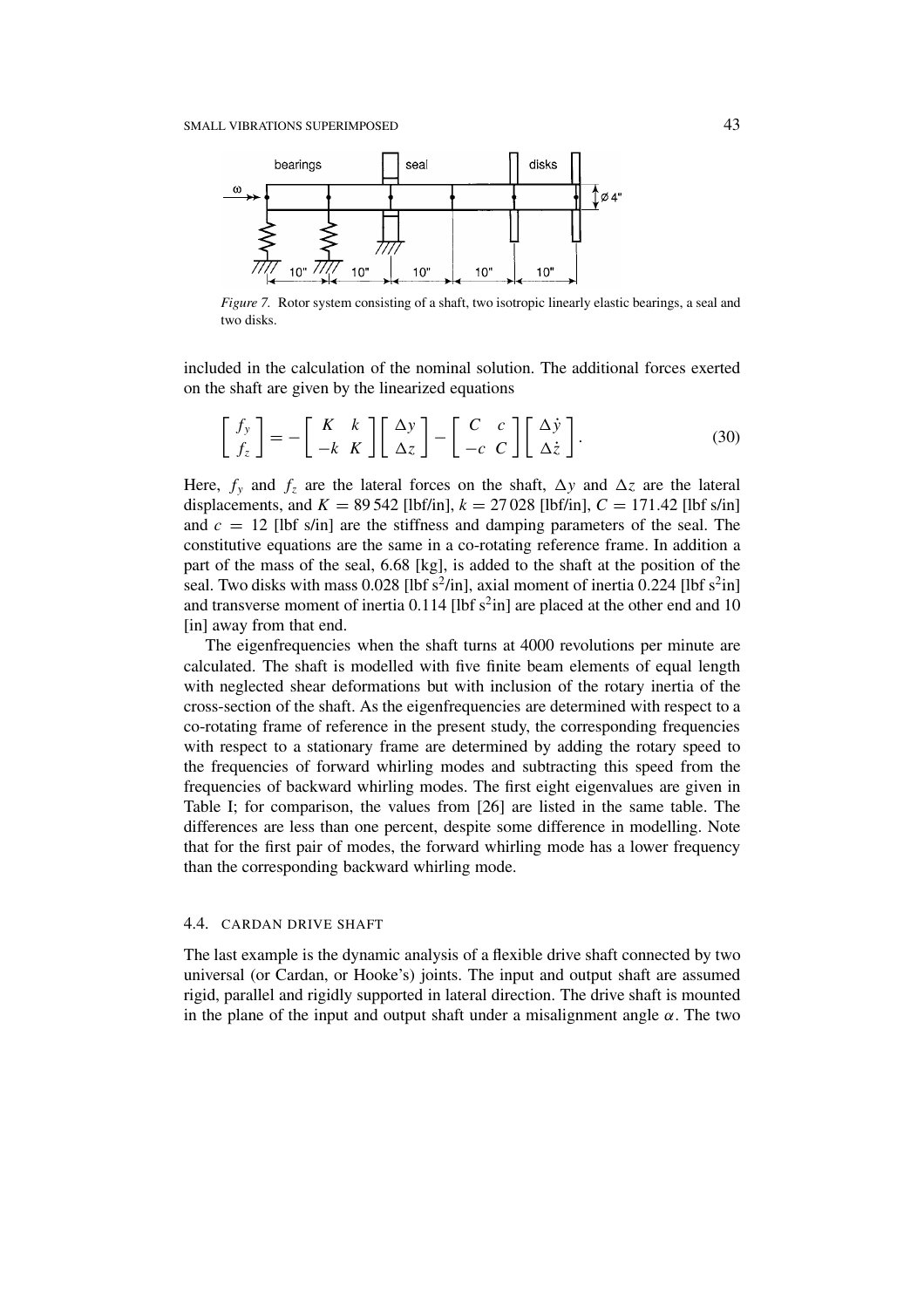| forward/backward | present               | from $[26]$           |
|------------------|-----------------------|-----------------------|
| forward          | $-7.97 + 223.62$ i    | $-8.04 + 224.13$ i    |
| <b>backward</b>  | $-45.93 + 226.44$ i   | $-45.87 + 226.05$ i   |
| <b>backward</b>  | $-277.46 + 988.02$ i  | $-277.95 + 988.32$ i  |
| forward          | $-205.18 + 1030.30$ i | $-205.31 + 1031.00$ i |
| <b>backward</b>  | $-44.45 + 1893.45$ i  | $-44.30 + 1893.95$ i  |
| forward          | $-45.51 + 1921.67$ i  | $-45.77 + 1922.70$ i  |
| <b>backward</b>  | $-158.01 + 4232.13$ i | $-158.48 + 4233.10$ i |
| forward          | $-153.39 + 4302.12$ i | $-153.89 + 4305.32$ i |

*Table I.* Eigenvalues (in [rad/s]) of an example rotor system; the results of the present study and those from [26] are given for comparison.



*Figure 8.* Drive shaft connected by two in-plane universal joints.

universal joints are mounted in such a way that, for a rigid drive shaft, the rotation of the output shaft equals the rotation of the input shaft (see Figure 8).

The misalignment causes an uneven angular velocity of the drive shaft of

$$
\omega' = \frac{\cos(\alpha)}{1 - \sin^2(\alpha)\cos^2(\omega t)}\omega,
$$
\n(31)

where  $\alpha$  is the angle of misalignment. To this unevenness corresponds a variation of the drive shaft torque

$$
M_t = \frac{1 - \sin^2(\alpha)\cos^2(\omega t)}{\cos(\alpha)}M_0.
$$
 (32)

In addition, a bending moment is induced in the drive shaft by the applied torque of

$$
M_b = \tan(\alpha)\cos(\omega t)\sqrt{1 - \sin^2(\alpha)\cos^2(\omega t)}M_0.
$$
 (33)

These results can be found for instance in [27].

The drive shaft of length 1.0 [m] has a solid circular cross section with radius 0.03 [m]. The shaft made of the steel has a mass density of 7850  $\lceil \frac{kg}{m^3} \rceil$ , a modulus of elasticity  $E = 210 \cdot 10^9$  [N/m<sup>2</sup>] and Poisson's ratio of  $v = 0.3$ . The centre line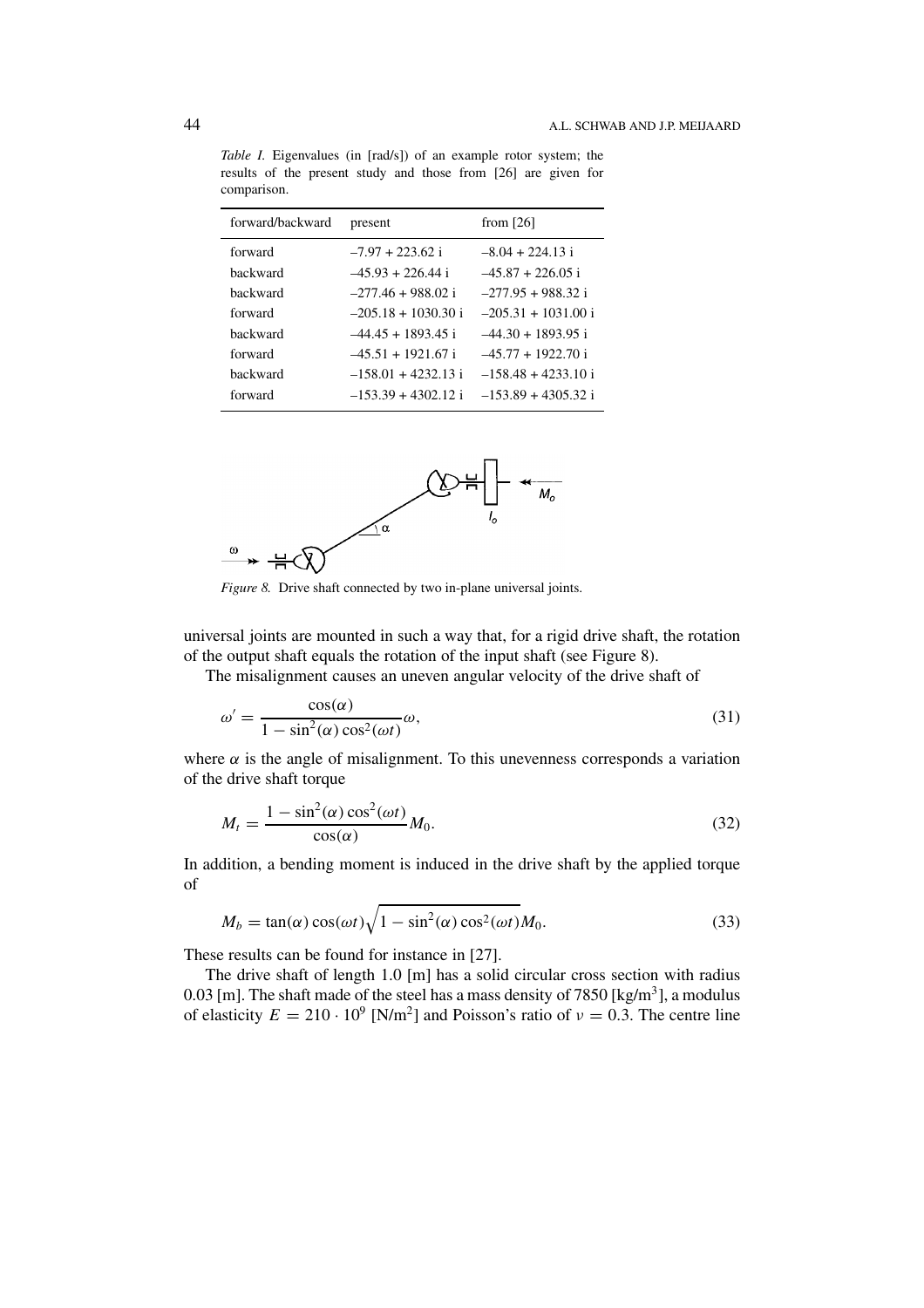

*Figure 9.* Maximal dimensionless midpoint deflection  $(v/l)_{\text{max}}$  for the periodic solution of the drive shaft in the driving speed range of  $0 < \omega/\omega_b < 1.0$ . The thin lines between circles are the regions of unstable periodic solutions.

of the shaft is assumed inextensible. The material damping (Kelvin–Voigt) is such that the damping of the first eigenmode for small transverse and torsional vibrations is 1% of critical damping. The flexible shaft is modelled by two beam elements (no shear deflection). The misalignment angle  $\alpha$  is  $\pi/6$  [rad]. At the output side a concentrated moment of inertia  $I<sub>o</sub> = 0.345555$  [kgm<sup>2</sup>] is attached, simulating the reduced moment of inertia of the driven system. The input shaft is driven at a constant angular velocity  $\omega$  while on the output shaft a constant torque  $M_0 =$ 1060*.*288 [Nm] is applied, opposed to the direction of rotation, creating a situation of power transmission. The first two bending eigenfrequencies of the undamped, pin jointed shaft are equal due to its symmetry and can be calculated as  $\omega_b = 766$ [rad/s]. The concentrated moment of inertia,  $I<sub>o</sub>$ , is chosen in such a way that, if there is no misalignment, the first torsional eigenfrequency of the undamped shaft there is no misalignment, the first torsional eigenfrequency of the undamped sha<br>(with lumped rotary inertia) equals  $1/\sqrt{2}$  times the first bending eigenfrequency.

Figure 9 shows the maximal dimensionless midpoint deflection of the drive shaft in the lateral plane for the periodic solution for different values of the driving speed  $\omega$ . Resonance occur at about  $1/2$ ,  $1/3$  and  $1/4$  of the first bending eigenfrequency and not at the eigenfrequency itself. It is interesting to see that the resonances at 1/2 and 1/4 show two peaks close together: the two initially equal eigenmodes in the lateral plane are separated by the torque load in combination with the misalignment. The thin lines between the circles show the regions of unstable periodic solutions, these zones stretch from 0.65 unto 0.68 and from 0.78 unto 0.92. At the boundaries, a pair of complex conjugate characteristic exponents crosses the imaginary axis and Neimark–Hopf bifurcations occur.

The computational effort for calculating, at every individual driving speed, the gross motion, the linearized equations, and the periodic solution was in the order of one second where the effort for determining the stability of the solution, by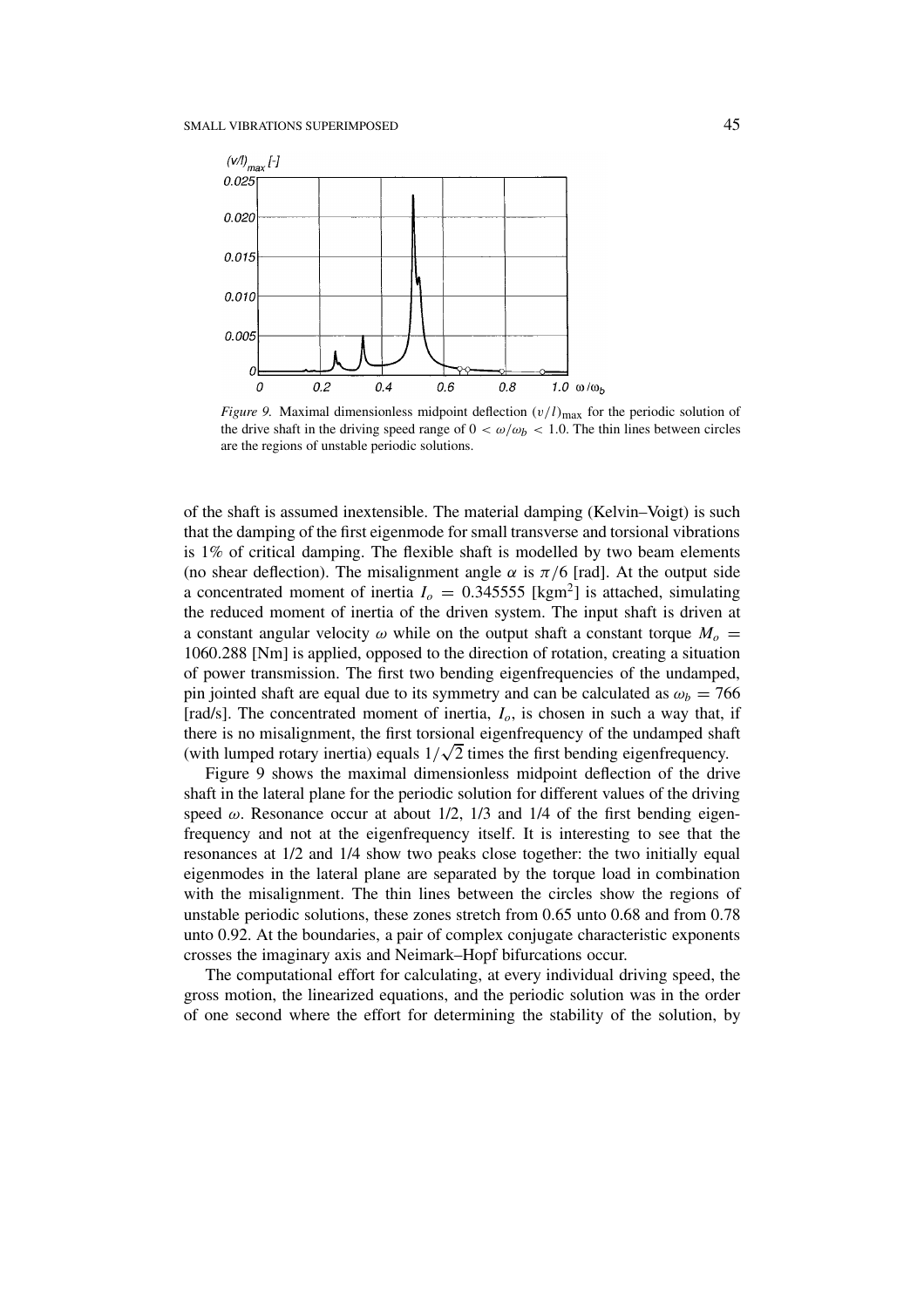

*Figure 10.* Maximal twist angle *φ*max for the periodic solution of the drive shaft in the driving speed range of  $0 < \omega/\omega_b < 1.0$ . The thin lines between circles are the regions of unstable periodic solutions.

calculating the characteristic exponents according to (26), was in the order of one minute. Algorithms that calculate only a subset of the eigenvalues would speed up the stability analysis.

Figure 10 shows the maximal twist angle of the shaft for the periodic solution for different values of the driving speed *ω*. Keeping in mind that the first torsional for different values of the driving speed  $\omega$ . Keeping in mind that the first torsional eigenfrequency equals  $1/\sqrt{2}$  times the first bending eigenfrequency  $\omega_b$  we see that resonance clearly occurs at about 1/2, 1/3 and 1/4 of the first torsional eigenfrequency. Again resonance at the eigenfrequency itself is not present. The resonance at 1/2 of the first bending eigenfrequency is due to the coupling between the bending and the torsion modes. The maximal twist angle at minimum and maximum driving speed is 0.012 [rad], which is about 20% higher than the static twist angle at zero misalignment.

Figure 11 shows the amplitude on a logarithmic scale of the first seven harmonics of the dimensionless midpoint deflection of the shaft for the periodic solution as a function of the driving speed  $\omega$  in the same range as Figure 9. All even harmonics are zero due to the symmetry of the system. First of all the coupling between bending and torsion is visible in the deflection at zero speed. Second we clearly see all subharmonics resonance with decreasing amplitudes at increasing harmonics.

Figure 12 shows the same presentation for the twist angle. Now all odd harmonics are zero due to the symmetry of the system. Harmonic number zero shows the average twist angle which is about constant over the range of speeds. In the second harmonic we clearly see the resonance at 1/2 of the first bending eigenfrequency together with resonance at 1/2 of the first torsion eigenfrequency. Note the high amplitude contribution of the 4th harmonic at  $\omega_b/2$ .

All results presented here show hardly any difference with full non-linear results.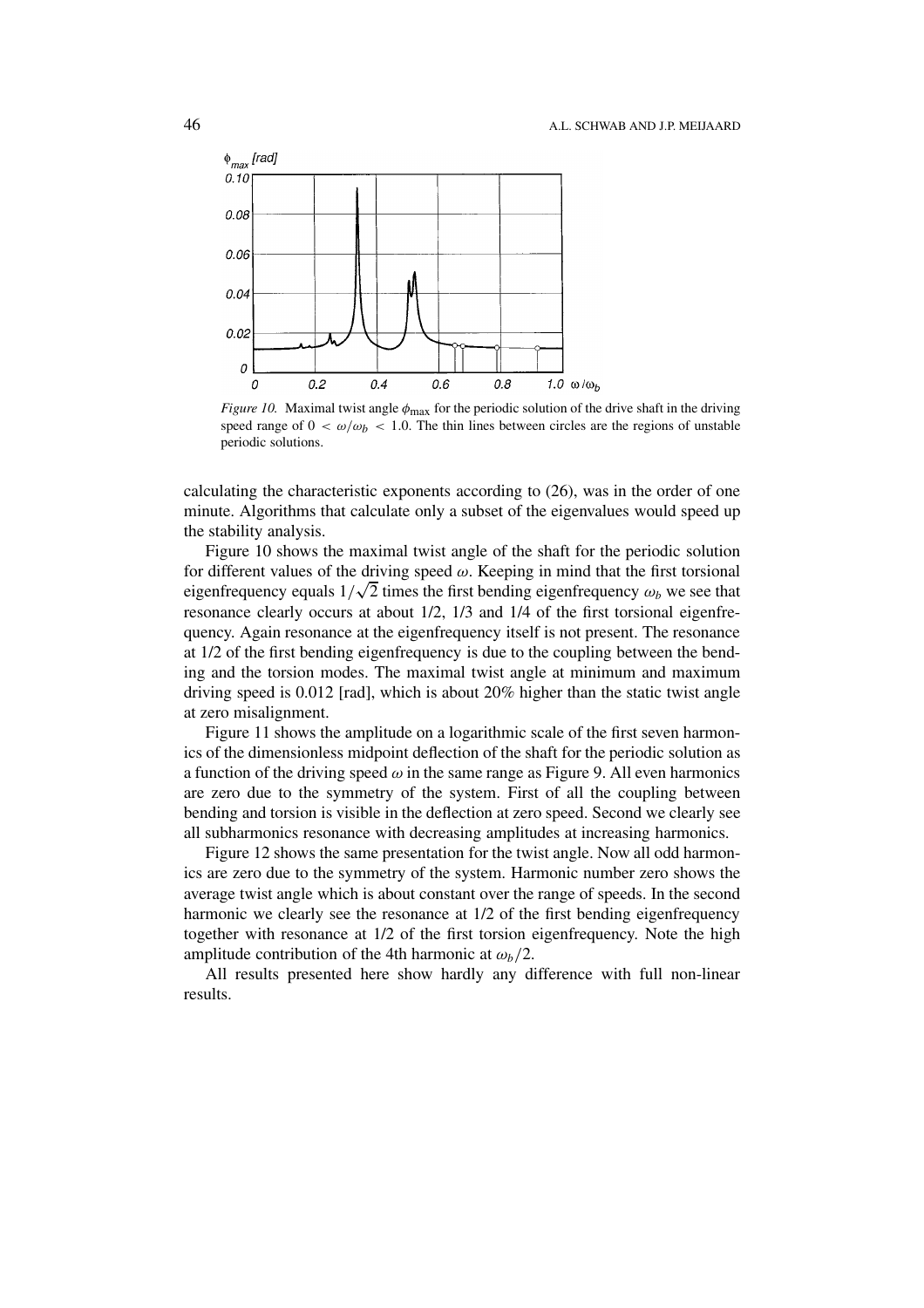

*Figure 11.* The logarithmic amplitude of the first seven harmonics for the dimensionless midpoint deflection  $v/l$  of the drive shaft from Figure 9 in the driving speed range of  $0 < \omega/\omega_b < 1.0$ .



*Figure 12.* The logarithmic amplitude of the first seven harmonics for the twist angle *φ* of the drive shaft from Figure 10 in the driving speed range of  $0 < \omega/\omega_b < 1.0$ .

# **5. Conclusion**

A method has been described for the calculation of small elastic vibrations superimposed on the gross rigid body motion of multibody systems. Periodic solutions as well as transient responses can be determined. In the examples of a pendulum whose support point moves in an elliptic orbit and a slider-crank mechanism with flexible connecting rod, results of the approximate methods compare well with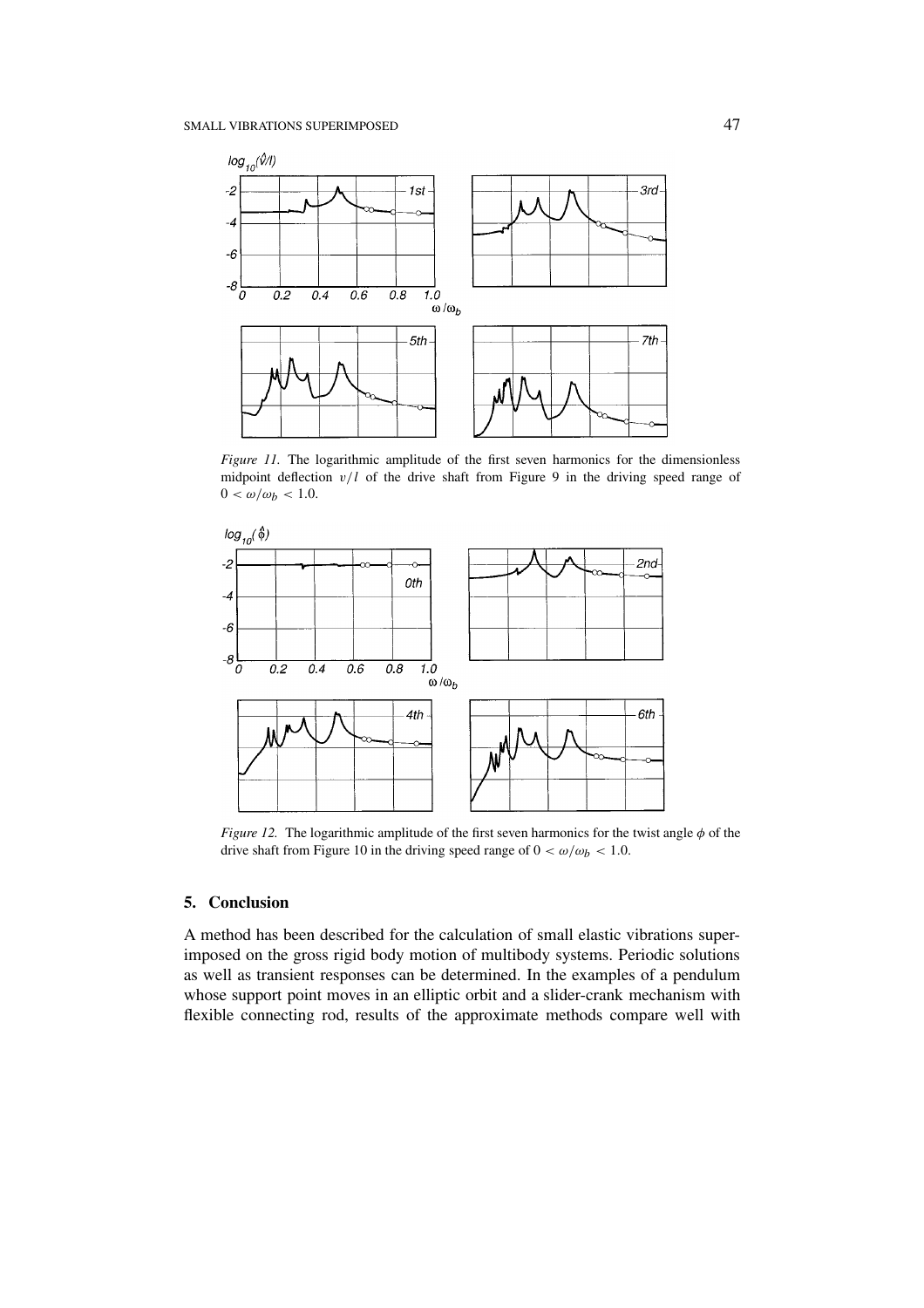results from a full non-linear analysis with coupled gross motion and deformation, provided the deformations remain small. A third example has shown how the method can be used to analyse a classical rotor-dynamical model with an independently modelled seal. Finally the application to a drive shaft has shown the practicality for a real engineering problem.

Instability of the solutions generally shows itself by a large increase of the amplitude of the solution, where the linearized solution loses its value. In other cases, as is shown in the last example, the solution may lose its stability in a Neimark– Hopf (secondary Hopf) bifurcation without a large increase in amplitude and with negligible non-linear effects.

The method is computationally efficient in comparison with a full non-linear analysis, especially if the system is stiff, that means, high eigenfrequencies relative to the driving frequency are present, or close to resonance peaks. The calculation of the stability may cost one or two orders of ten more than the determination of the periodic solution itself.

Although the method has been described in connection with a specific multibody formalism, it can be used with any formalism that yields linearized equations in a state space form. Finally, procedures for finding the periodic and transient solutions for the small vibrations in the case of a more general gross rigid body motion, for example a motor driven mechanism with given motor characteristic, are interesting and feasible topics for future work.

## **References**

- 1. Schiehlen, W., 'Multibody system dynamics: Roots and perspectives', *Multibody System Dynamics* **1**, 1997, 149–188.
- 2. Shabana, A.A., 'Flexible multibody dynamics: Review of past and recent developments', *Multibody System Dynamics* **1**, 1997, 189–222.
- 3. Schiehlen, W. (ed.), *Multibody Systems Handbook*, Springer-Verlag, Berlin, 1990.
- 4. Cleghorn, W.L., Fenton, R.G. and Tabarrok, B., 'Steady-state vibrational response of highspeed flexible mechanisms', *Mechanism and Machine Theory* **19**, 1984, 417–423.
- 5. Floquet, G., 'Sur les équations différentielles linéaires à coefficients périodiques', *Annales Scientifiques de l'École Normale Supérieure, Sér. 2* **12**, 1883, 47–88.
- 6. Yakubovich, V.A. and Starzhinskii, V.M., *Linear Differential Equations with Periodic Coefficients*, Nauka, Moscow, 1972 [in Russian]. Translated from Russian by D. Louvish, Israel Program for Scientific Translations, Jerusalem, 1975.
- 7. Bolotin, V.V., *The Dynamic Stability of Elastic Systems*, Holden-Day, San Francisco, 1964.
- 8. Friedmann, P.P., 'Numerical methods for the treatment of periodic systems with applications to structural dynamics and helicopter rotor dynamics', *Computers & Structures* **35**, 1990, 329– 347.
- 9. Aannaque, A., Garvey, S., Bennouna, M. and Penny, J., 'Operation of a four-bar mechanism above several critical speeds', *ASME Journal of Vibration and Acoustics* **118**, 1996, 198–203.
- 10. Ling, F.H. and Wu, X.X., 'Fast Galerkin method and its application to determine periodic solutions of non-linear oscillators', *International Journal of Non-Linear Mechanics* **22**, 1987, 89–98.